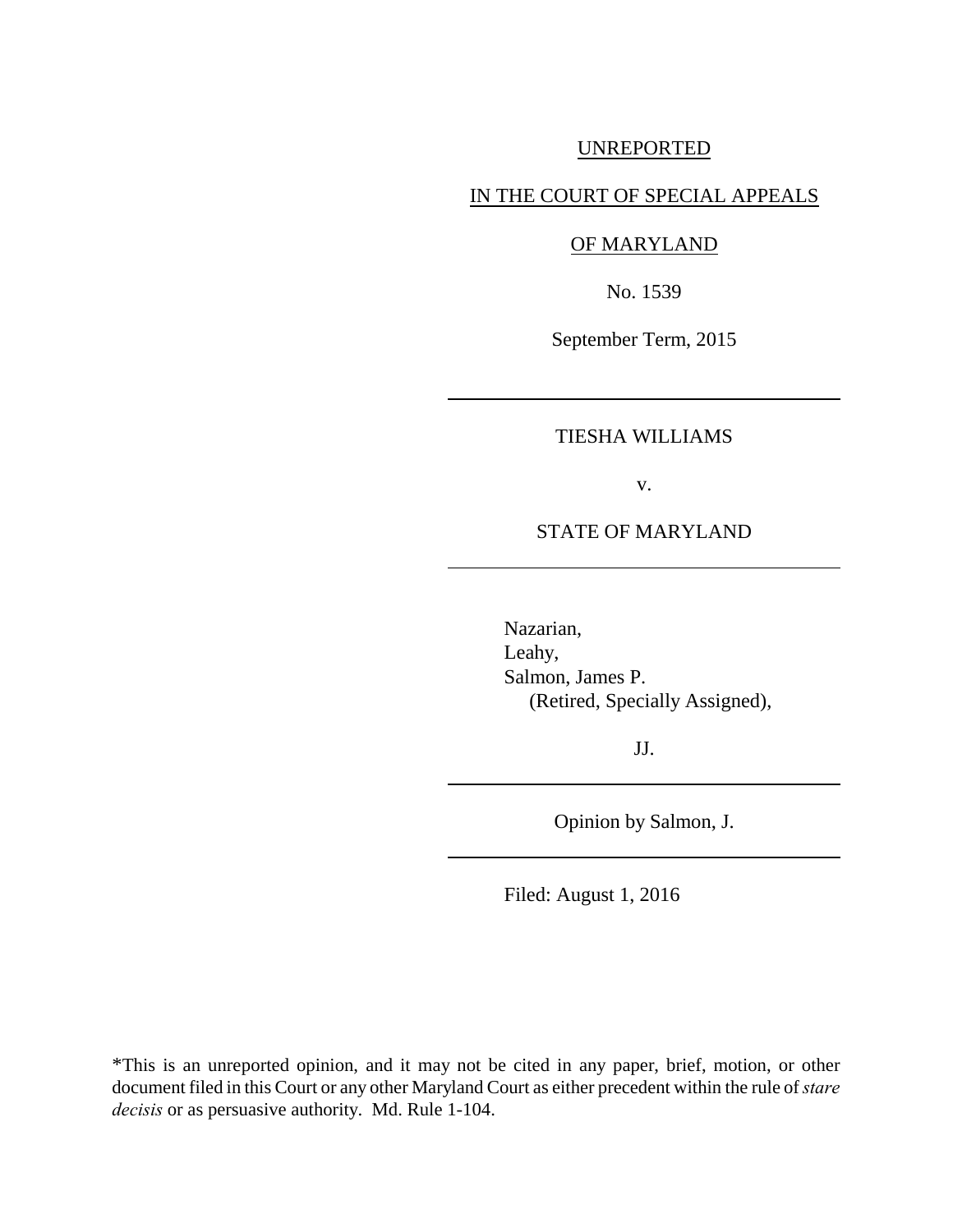During the early morning hours of November 12, 2014, Tiesha Williams, appellant, got into a fight with Malita Savage. During the fight, Ms. Williams stabbed Ms. Savage five times with a knife. As a result of the stabbing Ms. Savage suffered a punctured lung and two arteries in her head were severed. She was hospitalized for three days.

Due to the stabbings, Ms. Williams, was charged by information in the Circuit Court for Baltimore City with: 1) attempted first-degree murder; 2) attempted second-degree murder; 3) first-degree assault; 4) second-degree assault; and 5) wearing or carrying a deadly weapon with intent to injure.

A jury trial was held in June 2015. Even though she never testified at trial, appellant's attorney claimed that his client stabbed Ms. Savage in self-defense. The jury found Ms. Williams guilty of first-degree assault and guilty of openly carrying a deadly weapon with intent to injure, but acquitted her of attempted first and second-degree murder.

After sentencing, Ms. Williams filed a timely appeal in which she raises two questions, worded as follows:

1) Did the trial court abuse its discretion by admitting the redacted versions of Ms. Williams' jail phone calls rather than [admitting] the full version of the calls?

2) Did the court commit plain error when it allowed the prosecutor to make improper and highly prejudicial remarks during closing argument?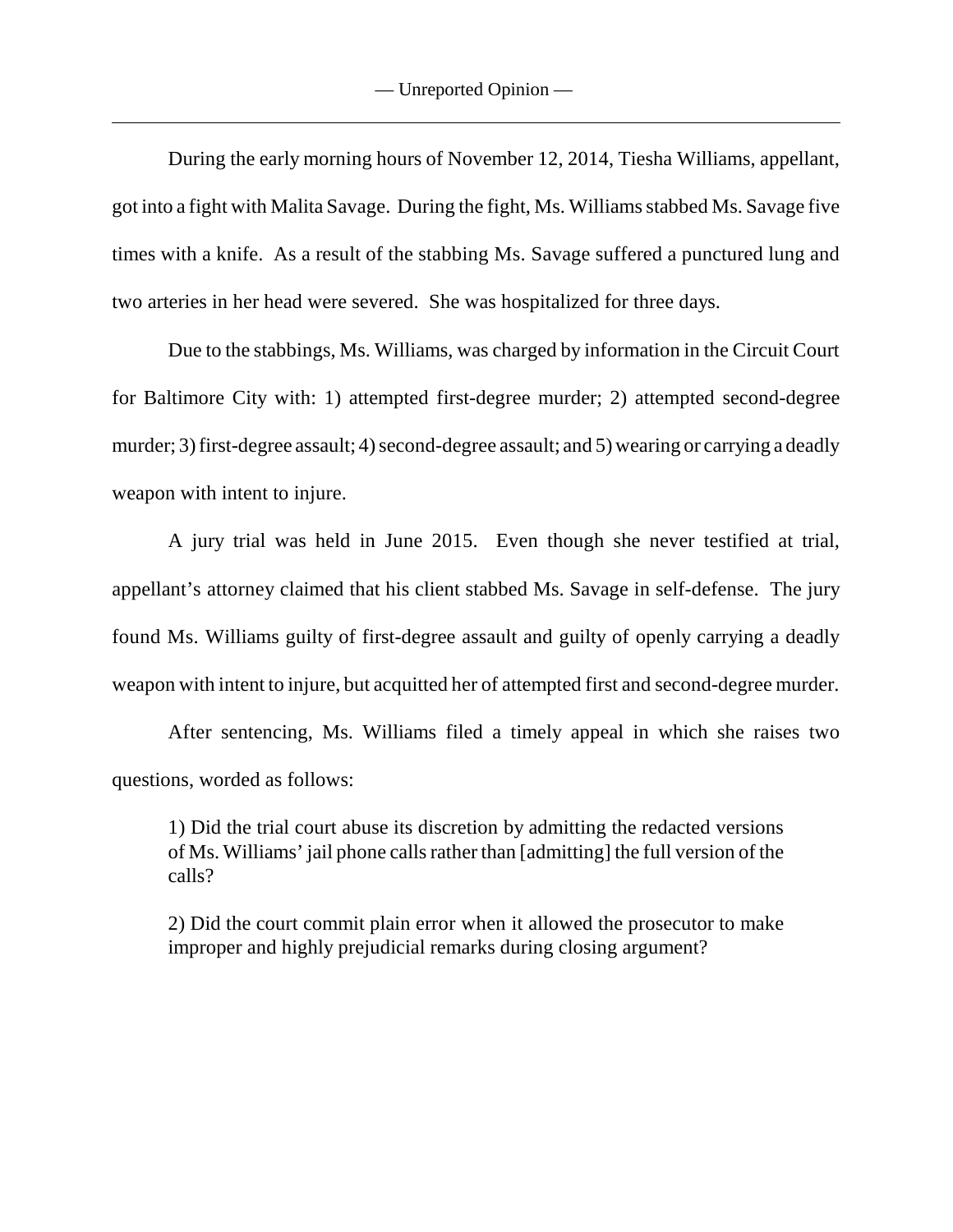# **I. BACKGROUND FACTS**

In Part I of this opinion, we shall make no attempt to summarize all of the testimony that was produced at trial because appellant does not contend that the evidence was insufficient to convict her. Instead, we shall summarize only the facts relevant to the first question presented along with matters that put those facts in context.

## **A. The State's Evidence**

In the early morning hours of November 12, 2014, Ms. Williams went to Kitty's Lounge located on Greenmount Avenue in Baltimore City. Accompanying her that evening was her friend, Ashley Tucker, and another woman whose nickname was "Eye." Also with her were two men whose nicknames were "Reck" and "Little Man."

That same evening, Malita Savage and her friend, Byron Martino, were about to leave the parking lot of Kitty's Lounge in Ms. Savage's SUV when they encountered Ms. Williams and the people who were with her. The encounter had its origin when Reck got out of the vehicle occupied by appellant, then tripped and fell and landed on Ms. Savage's SUV. Byron Martino got out of the SUV and, shortly thereafter Martino and Reck got into a fight. During the fight, Ms. Williams and the two females who accompanied her that evening got out of their vehicle and Ms. Savage got out of hers. Before long, Ms. Savage and Ms. Williams got into a fight with each other in which Ms. Williams's friend, Ashley Tucker, also participated.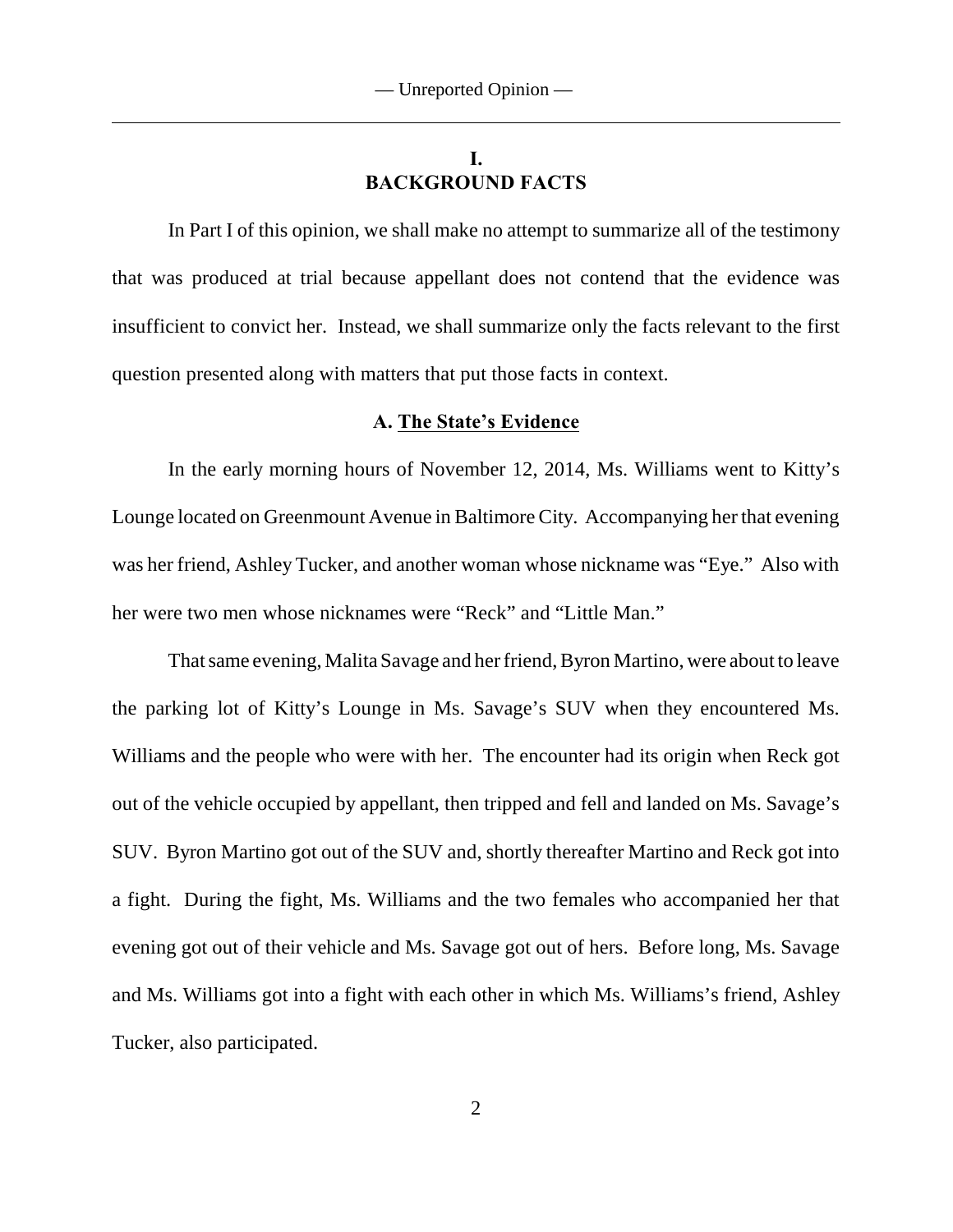According to Ms. Savage's testimony, her initial fight with Ms. Williams ended without substantial injury. But not long thereafter, a second fight commenced when Ms. Williams charged at Ms. Savage and stabbed her repeatedly with a knife. Thereafter, again according to Ms. Savage's testimony, Ms. Savage managed to push Ms. Williams' arm behind her back and take the knife from her. Ms. Savage then began swinging the knife while at the same time telling Mr. Martino that she needed to go to the hospital.<sup>1</sup> Martino immediately took Ms. Williams to Union Memorial Hospital.

Baltimore City Detective Joel Hawk responded to Union Memorial Hospital to investigate the stabbing. Soon after his arrival, Detective Hawk was notified that another female stabbing victim had been located at 449 East Lorraine Avenue, which was about five blocks from Kitty's Lounge.

That second stabbing victim was Ms. Williams. Detective Hawk sent a colleague to meet with Ms. Williams at the East Lorraine address, which turned out to be where Ms. Williams lived. Later, Detective Hawk went to the same address; he was accompanied by Mr. Martino. Detective Hawk found Ms. Williams and Ashley Tucker at that address and saw that blood was pouring from Ms. Williams' face. Mr. Martino then identified Ms.

 $<sup>1</sup>$  Ms. Savage's version as to what occurred during the fight differed in some respects</sup> from what Mr. Martino recalled. Those discrepancies, however, do not concern any issues material to appeal.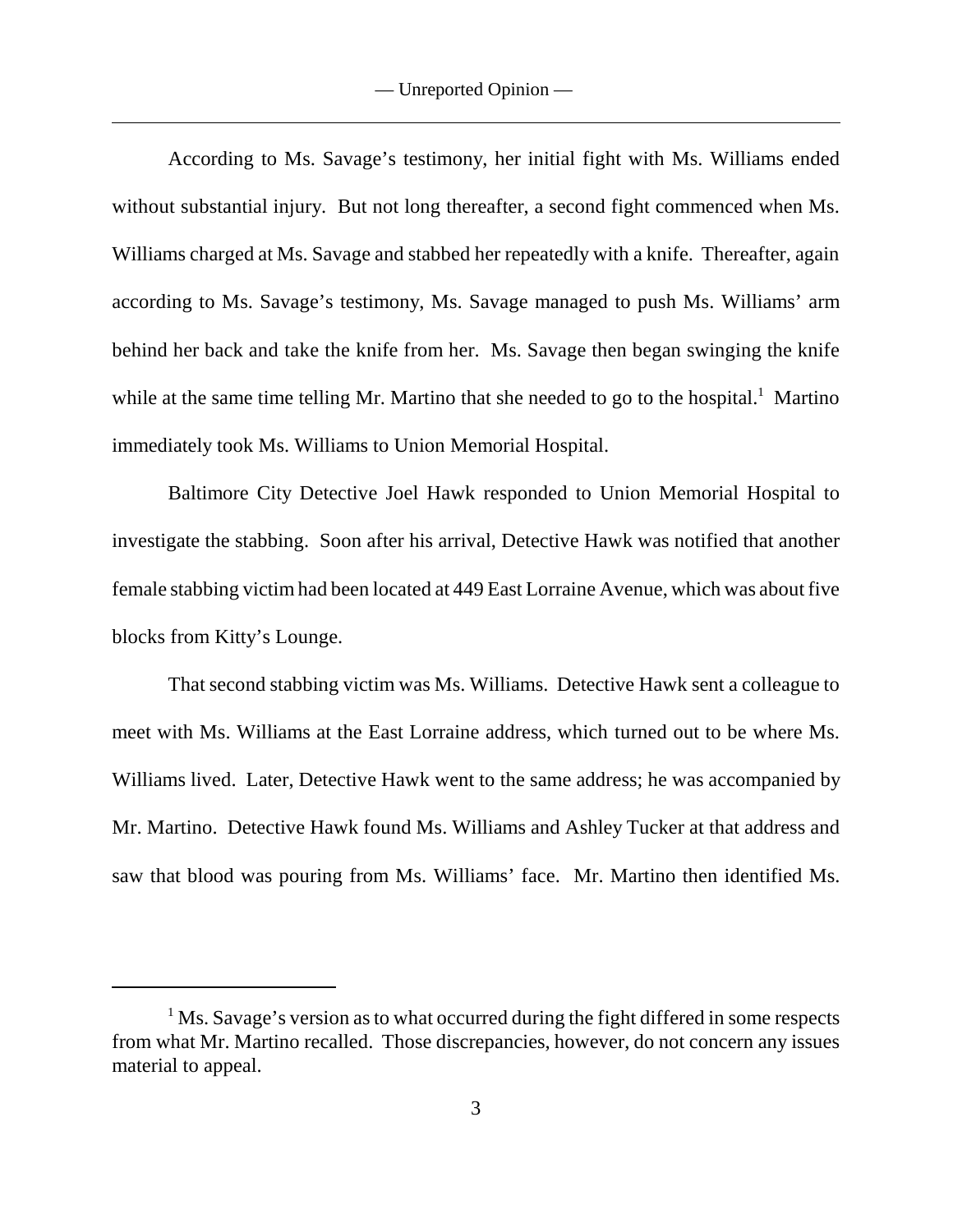Williams and her friend, Ashley Tucker, as the women involved in the fight with Ms. Savage. $2$ 

When she was questioned at her home, Ms. Williams told a police officer that she had been in a fight that evening at a club in downtown Baltimore, but she denied having ever been to Kitty's Lounge on Greenmount Avenue. According to Ms. Williams' statement to the police, the fight originated when she saw her "baby's father . . . with another girl." She also told the officers that when the other girl and that girl's friend jumped her, she (Ms. Williams) hit her head. Ms. Williams refused medical attention even after emergency medical personal were called to assist her.

During the State's case, a videotape (from a city surveillance camera) of a part of the fight in which appellant participated was played for the jury. The videotape captured intermittent snippets of the fight but did not show how that fight started or ended, nor did it show anyone holding a knife. The tape, however, did show that Ms. Williams was, in fact, at the scene of the fight in which Ms. Savage was stabbed.

Also, as an important part of its case, the State introduced excerpts from three taped recordings of phone conversations that Ms. Williams participated in on November 13, 2014, while in jail. Two of those phone conversations were between appellant and her mother, Andrietta Allen. The third phone conversation was between Ms. Williams and a woman

 $<sup>2</sup>$  Ms. Tucker, was charged with first and second-degree assault for her part in the</sup> fight. Later, she entered an Alford Plea concerning one of the assault charges.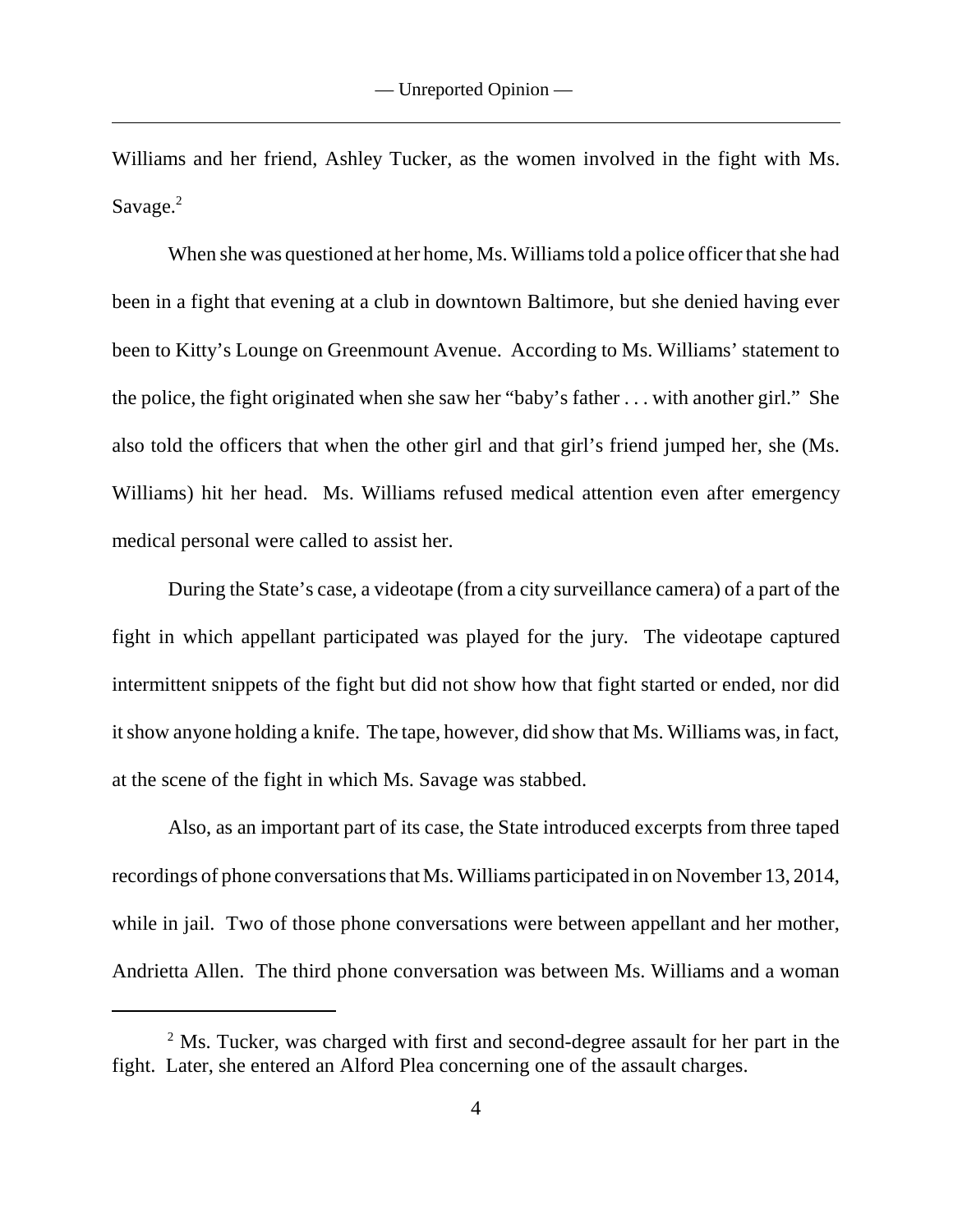called "Shay." Also, participating in this third call was Ms. Williams's six-year-old daughter. In the first telephone conversation Ms. Williams admitted to her mother that the victim, Ms. Savage, was unarmed. In the second recorded conversation with her mother, Ms. Williams repeatedly asked her mother to contact Ms. Savage and offer her money in exchange for Ms. Savage's agreement to "not press charges." At one point in that recorded conversation, Ms. Williams said: "Ma, only thing I can tell y'all to do is pull the girl's (Ms. Savage's) name up and try to get a contact for her and see if y'all could pay her to not press charges." Appellant went on to say in the recorded conversation that if Ms. Savage pressed charges, she (Ms. Williams) would "do time." In the phone conversations, Ms. Williams' mother did not agree to attempt to bribe Ms. Savage and told her daughter that "you shouldn't be discussing that on the phone. That's bribery." In the third conversation, when Ms. Williams talked to Shay, Ms. Williams asked Shay if she would get in contact with Ms. Savage, to see if she could bribe her so that the victim would not press charges. Also during the conversation, after Ms. Williams mentioned the fact that the police had the fight "on camera," Shay asked Ms. Williams whether the fact that the fight was on camera was a "good thing or a bad thing?" Ms. Williams replied, "It's a bad thing. That's why I need her to, you know, do what I said. You get what I'm saying? That's the only thing that's helping me."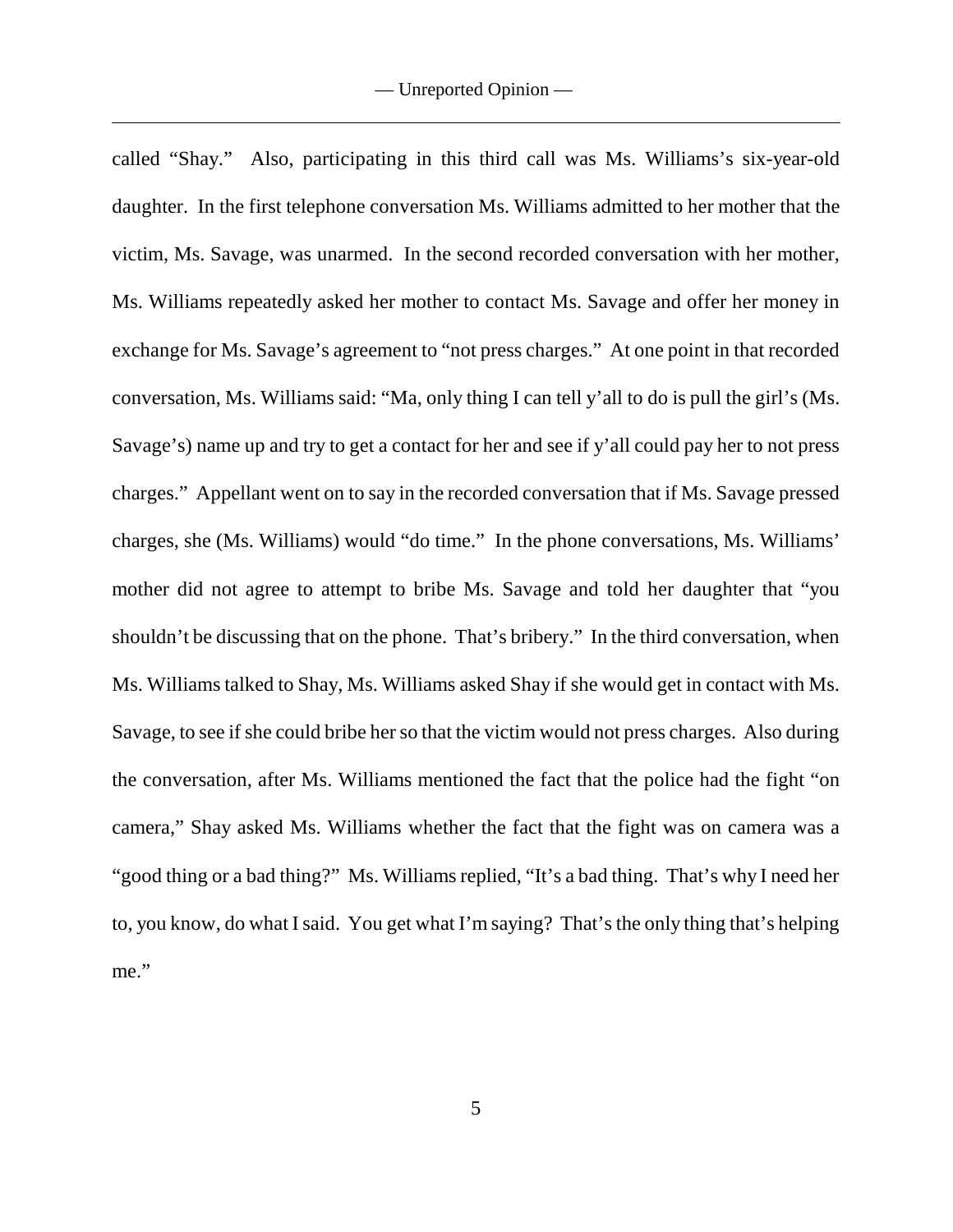#### **B. The Defense's Case**

Ashley Tucker, a friend of appellant's, was the main witness for the defense. She testified that she, Ms. Williams and their friends went to Kitty's Lounge in Baltimore City at approximately12:30 a.m. on November 12, 2014. After Reck parked his car behind a grey Hyundai, he got out of the vehicle, and fell onto the driver's rear side door of the grey Hyundai. A man, later identified as Mr. Martino, got out of the Hyundai and "was being real forceful" and "aggressive" toward Reck. Mr. Martino then started to fight with Reck.

Ms. Williams and her friends were still inside the car when the fight began. Ms. Tucker exited the car to try to stop the fight but found herself trapped between the two combatants, who were both large men. Ms. Williams then got out and attempted to pull Ms. Tucker out of harms way. As Ms. Williams was trying to help Ms. Tucker, Ms. Savage "jumped out of the car and started to swing on [Ms. Williams]." At some point, Mr. Martino took Ms. Savage back to her SUV. When Ms. Savage tried to get out again, Ms. Tucker tried to stop her. Next, Ms. Tucker saw Ms. Savage crawl back out of the driver's side door of Ms. Savage's SUV, come around the vehicle, and assault Ms. Williams for a second time. This caused Ms. Savage and Ms. Williams to re-engage in a fight once more. Ms. Tucker testified that when she saw Ms. Williams and Ms. Savage wrestling on the ground she suspected a weapon was being used in the fight. That suspicion was caused by her observation of blood coming from Ms. Williams' head. Ms. Tucker then saw Ms. Savage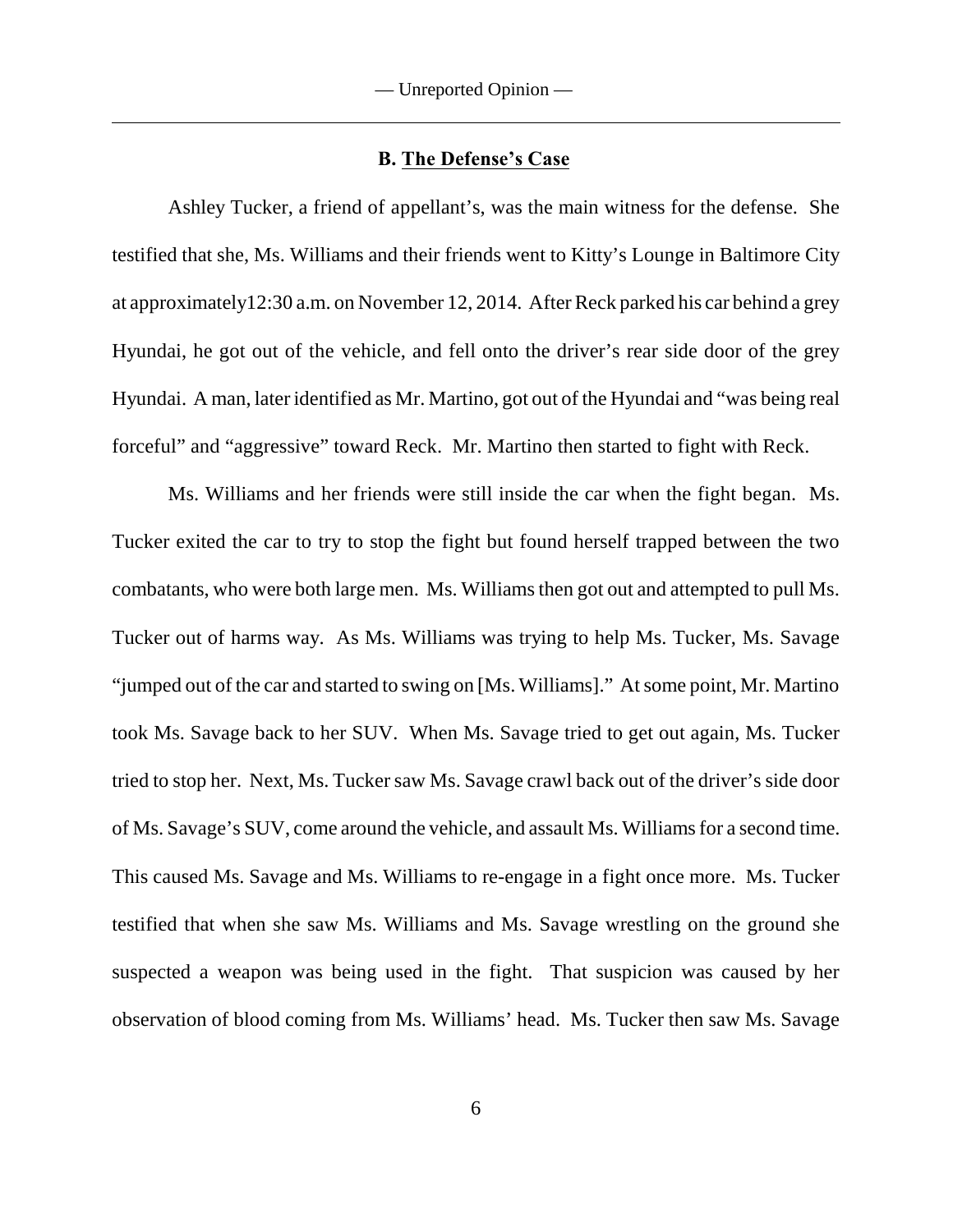stand up with a knife in her hand. Ms. Williams, at this point, had blood gushing from her head. After Ms. Tucker pleaded with Ms. Savage to calm down, the latter backed away still holding the knife. Next, Mr. Martino grabbed Ms. Savage and placed her in the Hyundai. Ms. Tucker then wrapped her jacket around Ms. Williams' bleeding head and helped Ms. Williams to return to the latter's home. By the time they arrived at Ms. Williams' house, Ms. Tucker's jacket and Ms. Williams' clothing were so drenched in blood that the clothes were thrown away.

Ms. Tucker described Ms. Williams as a "peaceful person" who had never been in a fight before. She testified that she knew for a fact that none of the people she was with on the night of the fight was carrying a knife or any other weapon. Ms. Tucker also told the jury that she was with Ms. Williams "for about four or five hours" prior to the fight and knew that Ms. Williams didn't have a knife on her. In fact, Ms. Tucker, in her lifetime, had never seen Ms. Williams with a knife.

Andrietta Allen, appellant's mother, testified that appellant was 24 years old and was the mother of a six-year-old girl. On the date of appellant's arrest, appellant's daughter, appellant's father, appellant and the witness all lived together. At that time, appellant was in a "relationship" with a girl named "Shay."

Ms. Allen further testified that appellant had suffered from chronic asthma along with other breathing and bronchial problems all her life. Nevertheless, at the time of her arrest,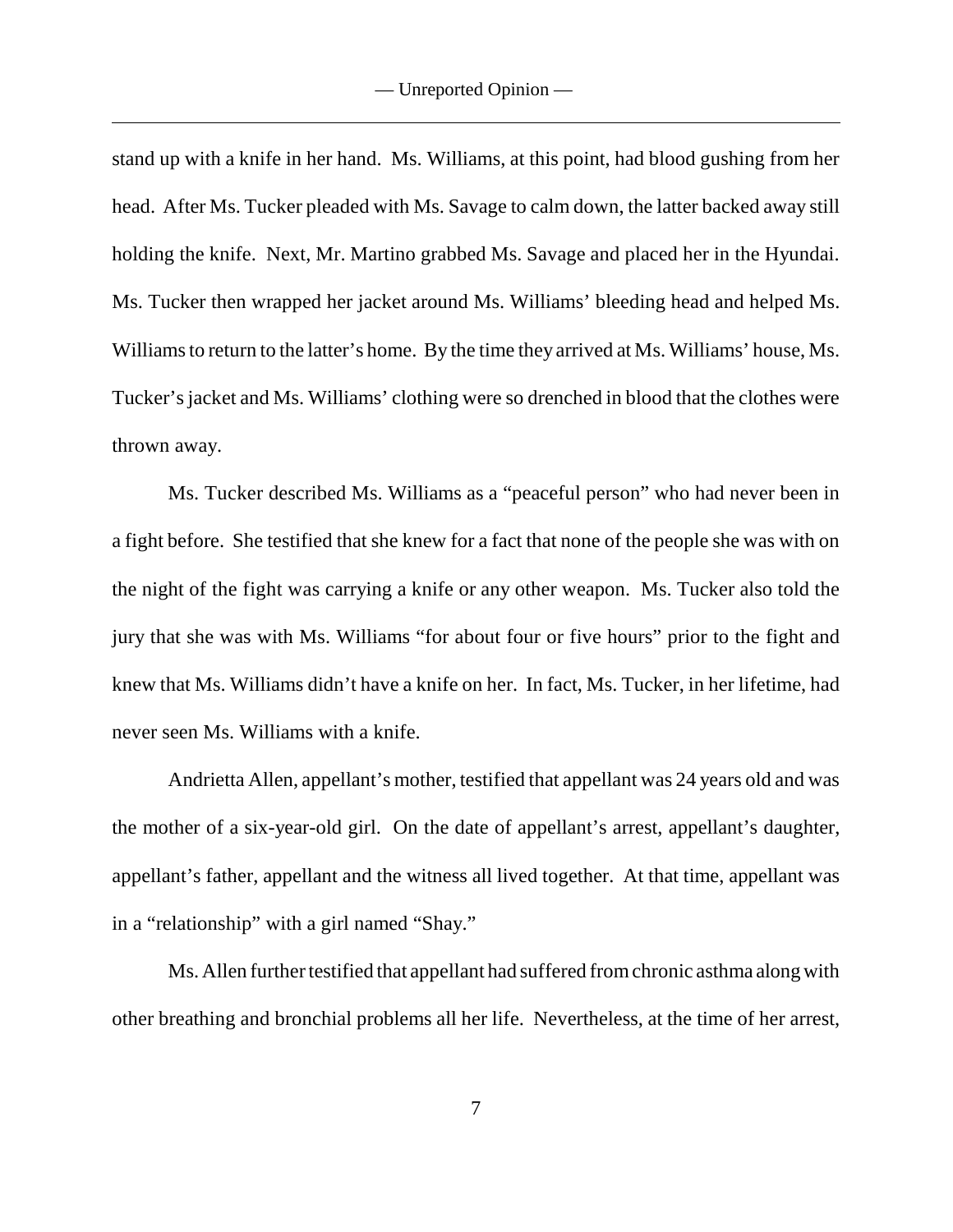appellant was working as a "[p]rivate day nursing assistant" and had the prime responsibility for taking care of her (appellant's) father, who had serious health problems. Ms. Allen also swore that appellant had no "history of violence"; that when appellant returned home on the evening in question, she was bleeding from a gash on her forehead; and that appellant said that she had been stabbed in the head. Both Ms. Williams and her husband wanted to call for medical help but appellant refused such help because "she was afraid."

During her testimony, the prosecutor played portions of the November 13, 2014 phone calls between appellant and her mother. Ms. Allen admitted that the story that her daughter related prior to her arrest differed from the story that the witness heard from appellant in the phone conversations from jail. Appellant's mother also admitted that during one of the phone calls, appellant asked her to "pay Malita Savage to not press charges." According to appellant's mother, appellant did this "out of fear."<sup>3</sup>

## **II. MOTION TO SUPPRESS THE JAIL TAPES**

The issue regarding the recorded jail calls first came up at a hearing concerning appellant's motion to suppress the tapes. That motion was heard on the day before appellant's trial commenced. In support of the motion to suppress, counsel for Ms. Williams

 $3$  In her brief, appellant says that her mother testified that she (appellant) "asked her (Ms. Allen) to research the possibility of paying witnesses not to press charges because she was scared." To say the least, this is a very generous reading of what Ms. Allen actually told the jury.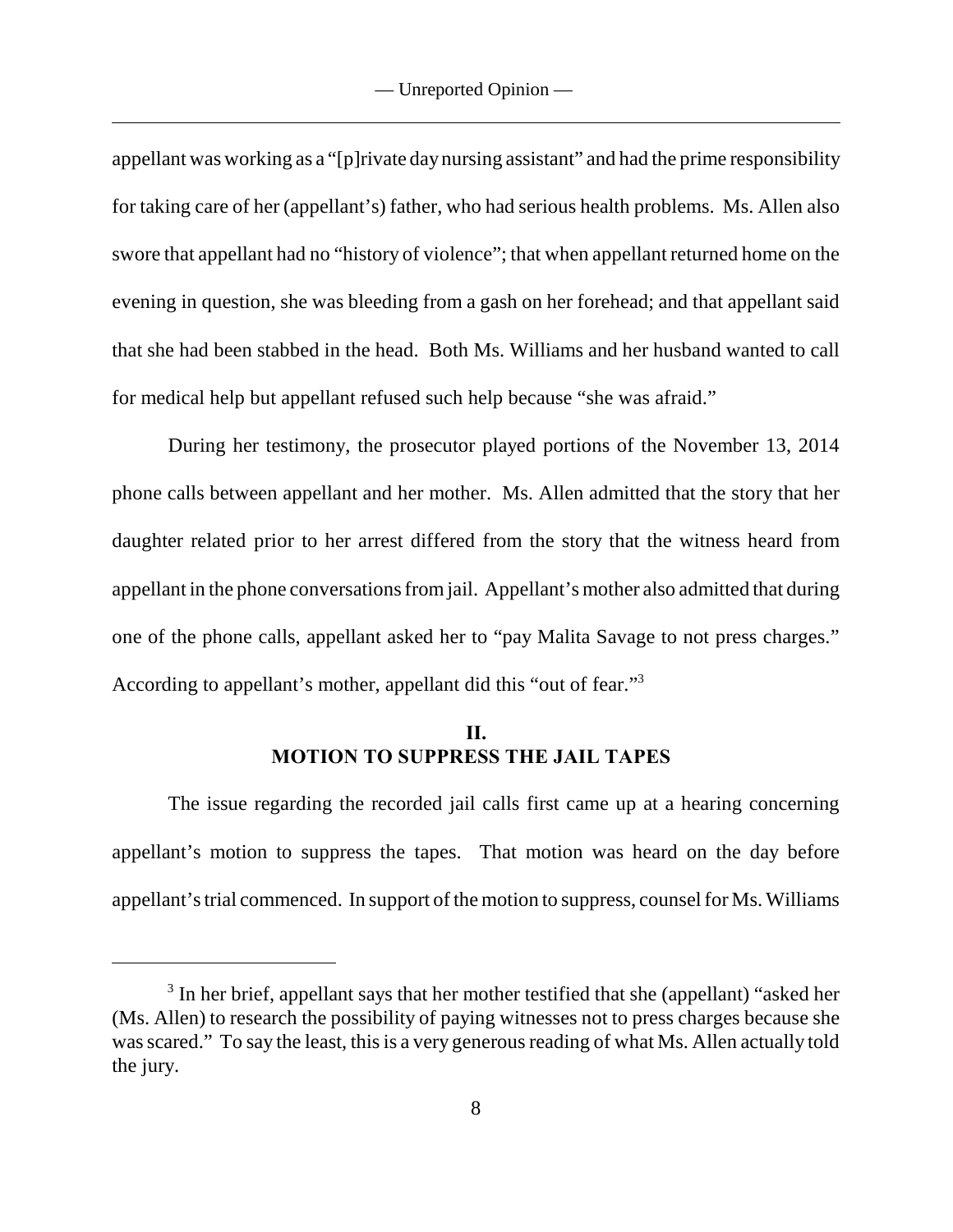pointed out that on the date the jail calls were recorded, he had already been appointed as Ms. Williams' lawyer. Counsel worded his argument as to why the tapes should be suppressed as follows:

I'm just looking at . . . the Constitution, and once an attorney is involved in a case . . . [thereafter] no statements or investigations are to be made against a defendant, I would suggest that they're not admissible.

I mean this was obviously when she was in custody, after she had her first appearance in front of an administrative officer . . . an attorney was appointed, represented her, and no other information was to be taken . . . from the defendant.

The prosecutor replied, citing, *inter alia*, *Thomas v. State*, 372 Md. 342 (2002), that the statements Ms. Williams made in the jail calls were admissible to show a consciousness of guilt.<sup>4</sup> The prosecutor stressed that the three calls were made "right after the commission" of the crime" with the purpose of influencing a witness by bribing her.

After hearing argument, the trial judge announced that she was not going to suppress the jail house calls. Immediately after making that announcement, the trial judge asked defense counsel if she (the trial judge) was correct in her understanding that in view of her ruling, defense counsel wanted all the jail tapes admitted into evidence. Defense counsel

<sup>&</sup>lt;sup>4</sup> The *Thomas* case provides a detailed analysis of situations when a defendant's behavior, after the crime has been committed, may be used to prove a defendant's consciousness of guilt. 372 Md. at 354. An attempt by the accused to bribe a witness is one example. *Id*.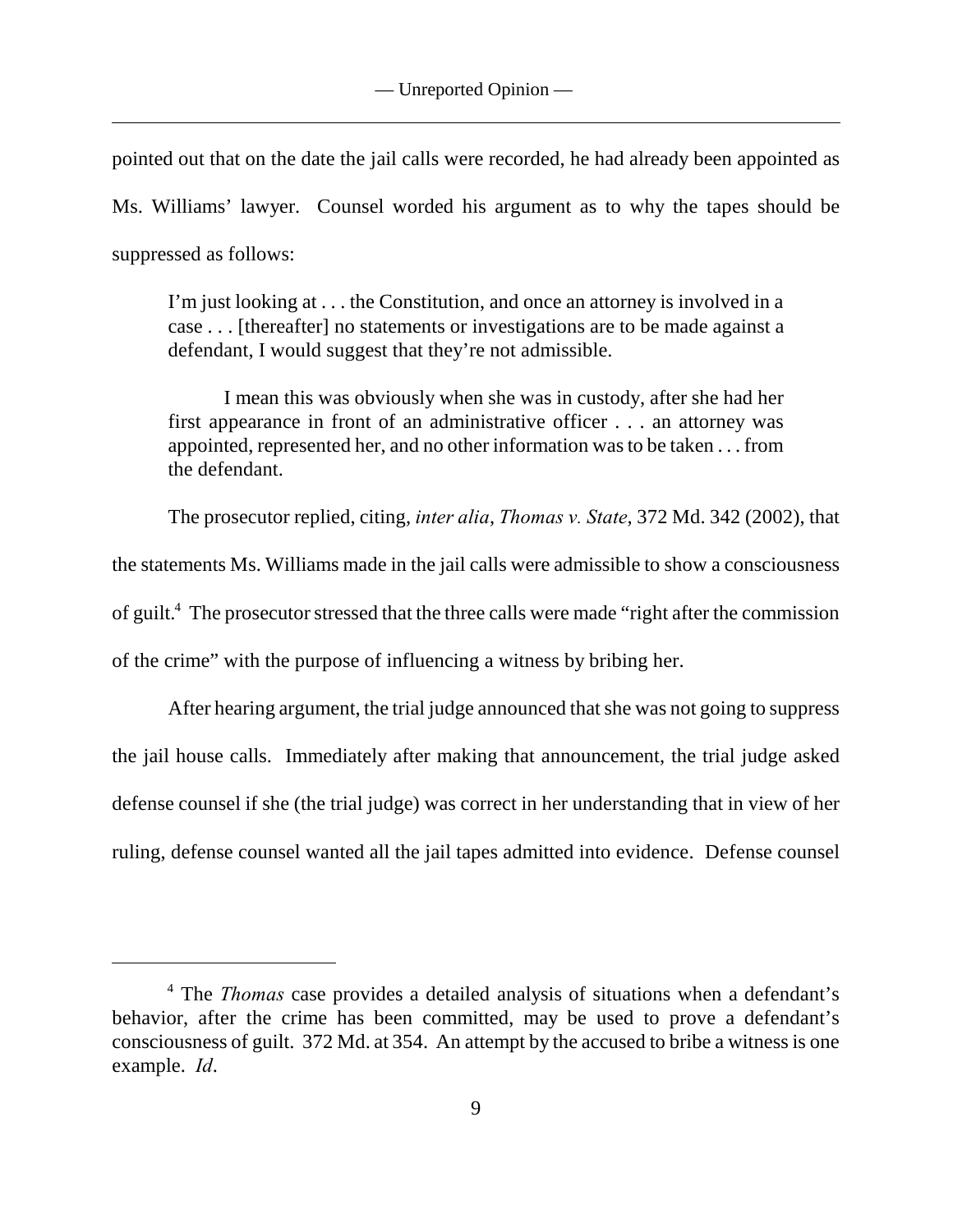said that that was what he wanted. The prosecutor then said that he opposed the admission

of all portions of the tapes for "a couple of reasons." The prosecutor continued:

First of all, as I said before, there are several discussions [in the jail calls] about the necessity of a lawyer, and how important it would be to the case. And I think even under the Rule of Completeness, that would still be extracted out, because she's entitled constitutionally to a lawyer so those comments shouldn't be used against her.

(Emphasis added.)

The trial judge said that she was not sure that she understood the State's position.

The prosecutor responded:

Some of the contents that's been pulled out, how she has to get in touch with her lawyer and talk to her lawyer. I'm paraphrasing and I can play the calls for the court. I think that would be helpful for my other points.

But anything about the necessity post[-]arrest of speaking with the lawyer about the case, the State's position is that it should not be admissible.

The trial judge initially voiced her disagreement with the prosecutor's position and said that it was up to Ms. Williams as to whether she wanted to assert her "privilege" concerning conversations about hiring another lawyer. The court then preliminarily overruled the prosecutor's objection to the admission of that portion of the tapes.

The prosecutor next segued into a discussion of another portion on the tapes that he contended should be redacted. He pointed out, accurately, that in some of the calls there is a discussion about Ms. Williams' daughter, in which Ms. Williams became "very emotional about how she's gonna lose her daughter. There's a lot of crying." The State argued that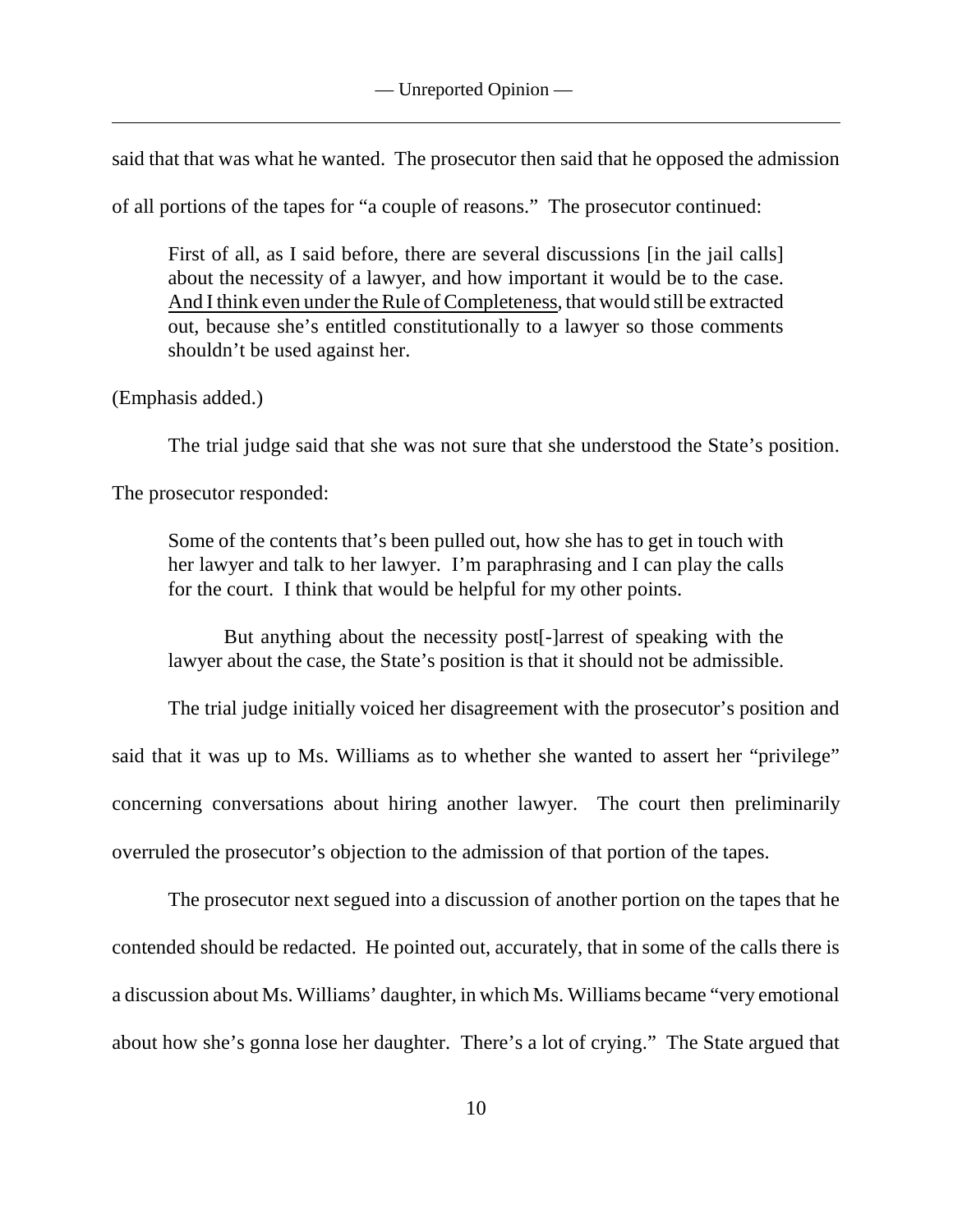this portion of the conversations would be "unduly prejudic[ial]" to the State because it would draw "sympathy towards the defendant . . . ." The prosecutor also pointed out that in the tapes there were discussions about Ms. Williams' mental health. Parenthetically, we note that counsel was referring to a portion of one of the tapes where Ms. Williams said that she was going to plead insanity. The prosecutor argued that the "mental health issues have not been raised in this case"; was not a defense in this case; and admission would "unduly prejudice" the State's case by bringing that defense to the jury's attention. The prosecutor added:

[a]nd we're not in a position to address, rebut, offer evidence about her mental health status. So again, that would not, in our position, be relevant to the case. They're not necessary under the Rule of Completeness to understand the context of the calls.

(Emphasis added.)

When the trial judge asked defense counsel what his position was in regards to the argument "that the issue of Ms. Williams' daughter and mental health" would "curry undo favor or sympathy" for the defense in a way that would make them inadmissible, defense counsel said, "I don't believe these phone calls would be the only evidence. Her mother plans on testifying. The fact that she has a daughter[,] I think would come out." When the trial judge asked defense counsel why he believed that it would come out in testimony that Ms. Williams had a daughter, counsel said "I think it comes out when a person with no record is charged with such a horrible offense and the testimony against this person without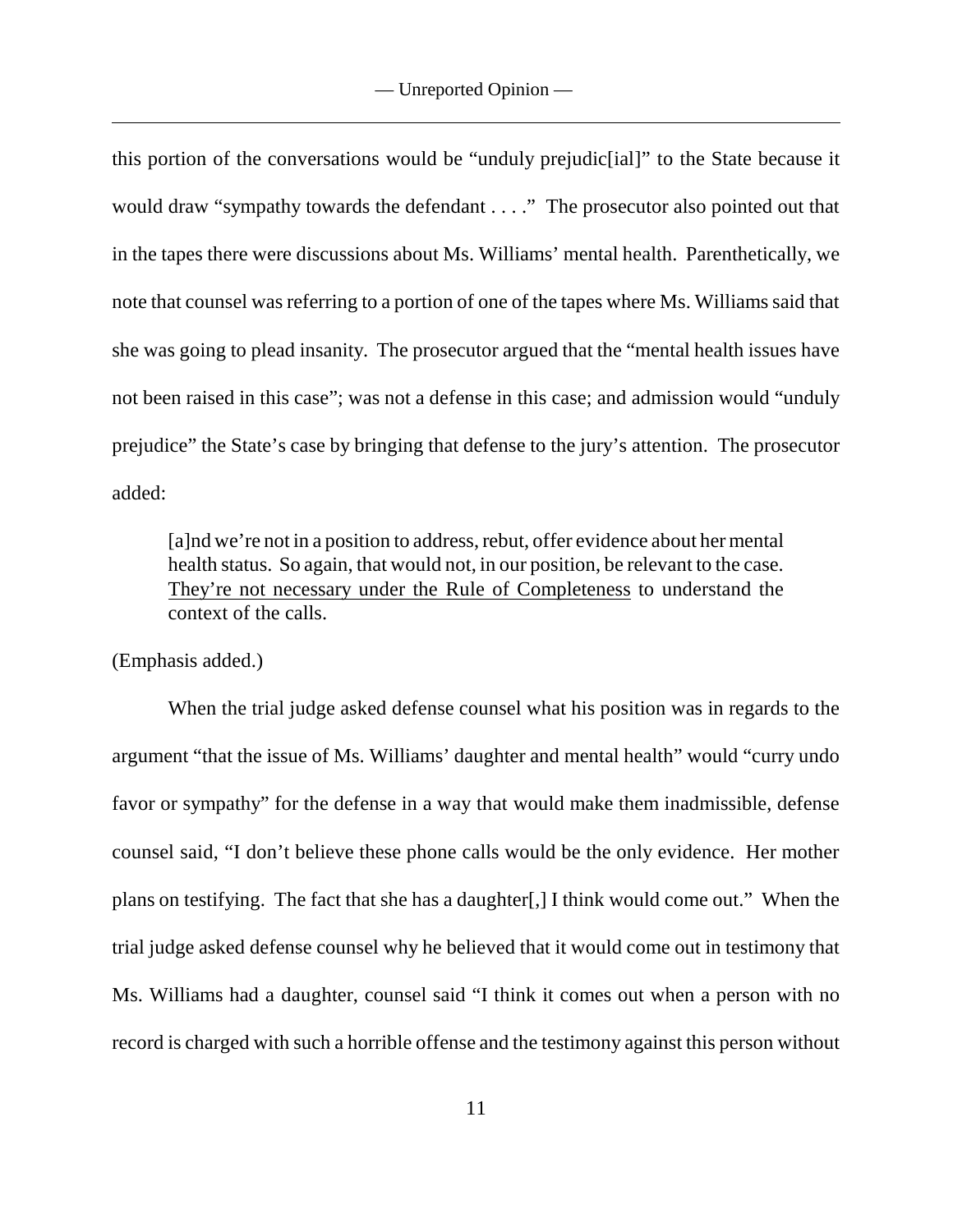a record, without a history of violence, a person that takes care of an adult parent as well as other people in a medical setting . . . ." After the court was advised that Ms. Williams planned to argue self-defense, the court voiced uncertainty as to how the issue of Ms. Williams' "mental health history and the fact that she has a daughter," would be admissible. To this, defense counsel merely said that Ms. Williams was "not the aggressor, . . . [while] on the other hand, the victim and State's witnesses are convicted armed robbers." The trial judge then inquired as to why "does the fact that she has a daughter come into the picture at all, on a relevance standpoint" to which defense counsel said "because she spends time taking care of her daughter. She's not going out committing crimes assaulting people.... She's not a person that would carry around a knife, which is the alleged implement in this offense."

The trial judge announced that she was going to reserve on the issue as to whether the statement in regard to mental health and the portion of the tapes regarding appellant's daughter would come into evidence. She added, however, that at this point she was "not really seeing the relevance of that."

On the morning of trial, the following colloquy occurred:

THE COURT: There were other issues yesterday with regard to the statements that are recorded that the State intends to use. And it's the ruling of the Court, I think, that in view of the fact that I'm not really seeing the relevance of Ms. Williams' motherhood or mental health at issue, that those would remain redacted from the statements.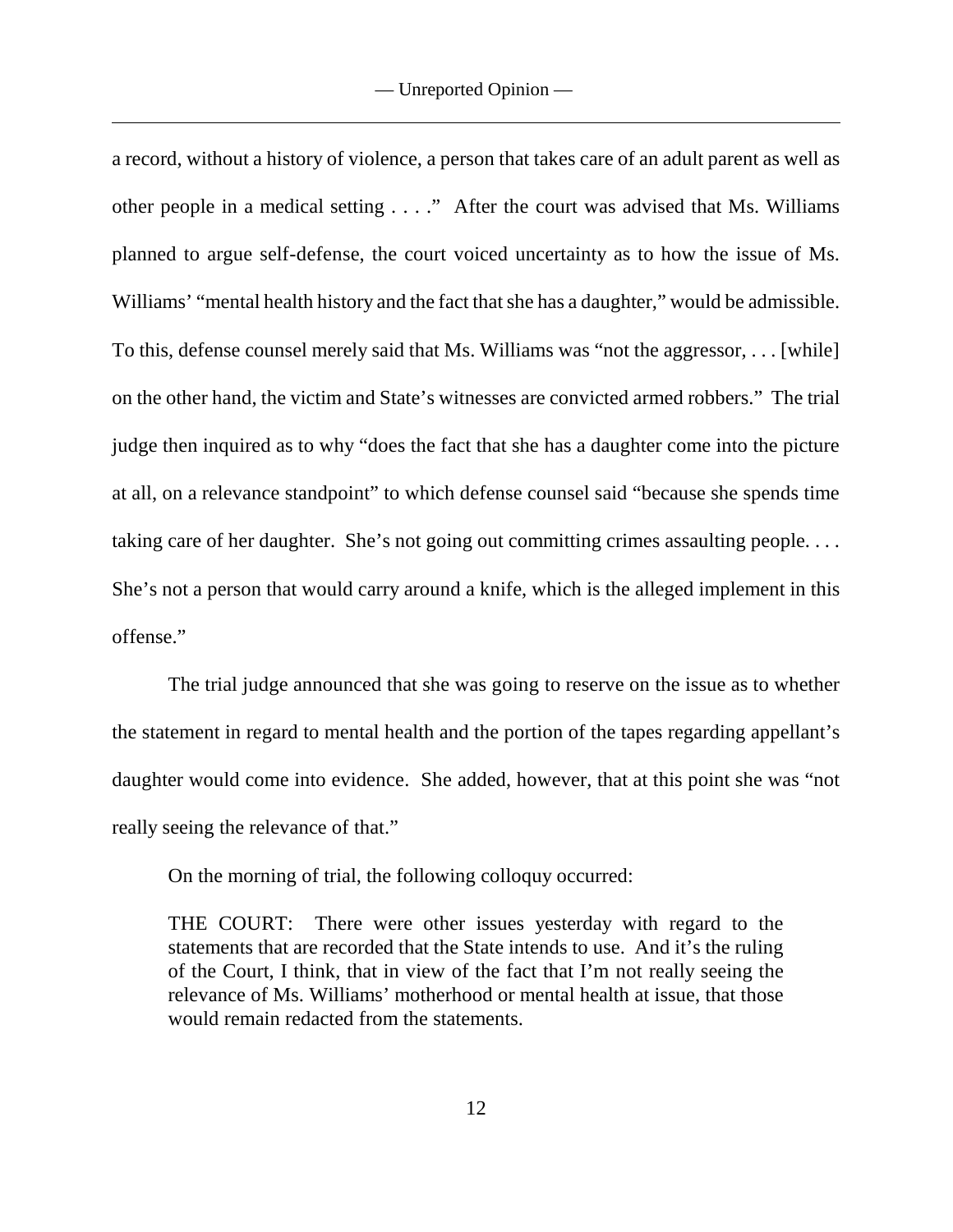But likewise, I think that statements made with respect to her wishes to obtain an attorney, I don't really see how that is relevant to the State's case or the defense at this point. So I think that the redacted statements should stay as they are. And that's the ruling of the court.

Is there anything else preliminarily?

[DEFENSE COUNSEL]: Your Honor, not to unnecessarily delay things, but I have not heard the redacted statements.

THE COURT: Oh.

[PROSECUTOR]: I have them here, Your Honor, if you'd like me to play them.

[DEFENSE COUNSEL]: I heard the full statements. That's why I'd ask that the full statements be admitted.

THE COURT: All right. Well, let's - - let's - - let's get the jury picked and then we can make sure that you have an opportunity to hear them before that . . . .

(Emphasis added.)

At trial, when the prosecutor was about to introduce the redacted jail calls, the

following occurred:

[PROSECUTOR]: Okay, I'll make a record of the calls themselves. And then I'll put them on a dis[c] for the [c]ourt's file. But right now, they're just (Inaudible.)

THE COURT: I certainly (Inaudible.)

[DEFENSE COUNSEL]: And I'll have a continuing objection, without raising my voice.

THE COURT: You mean as far as the redaction issue?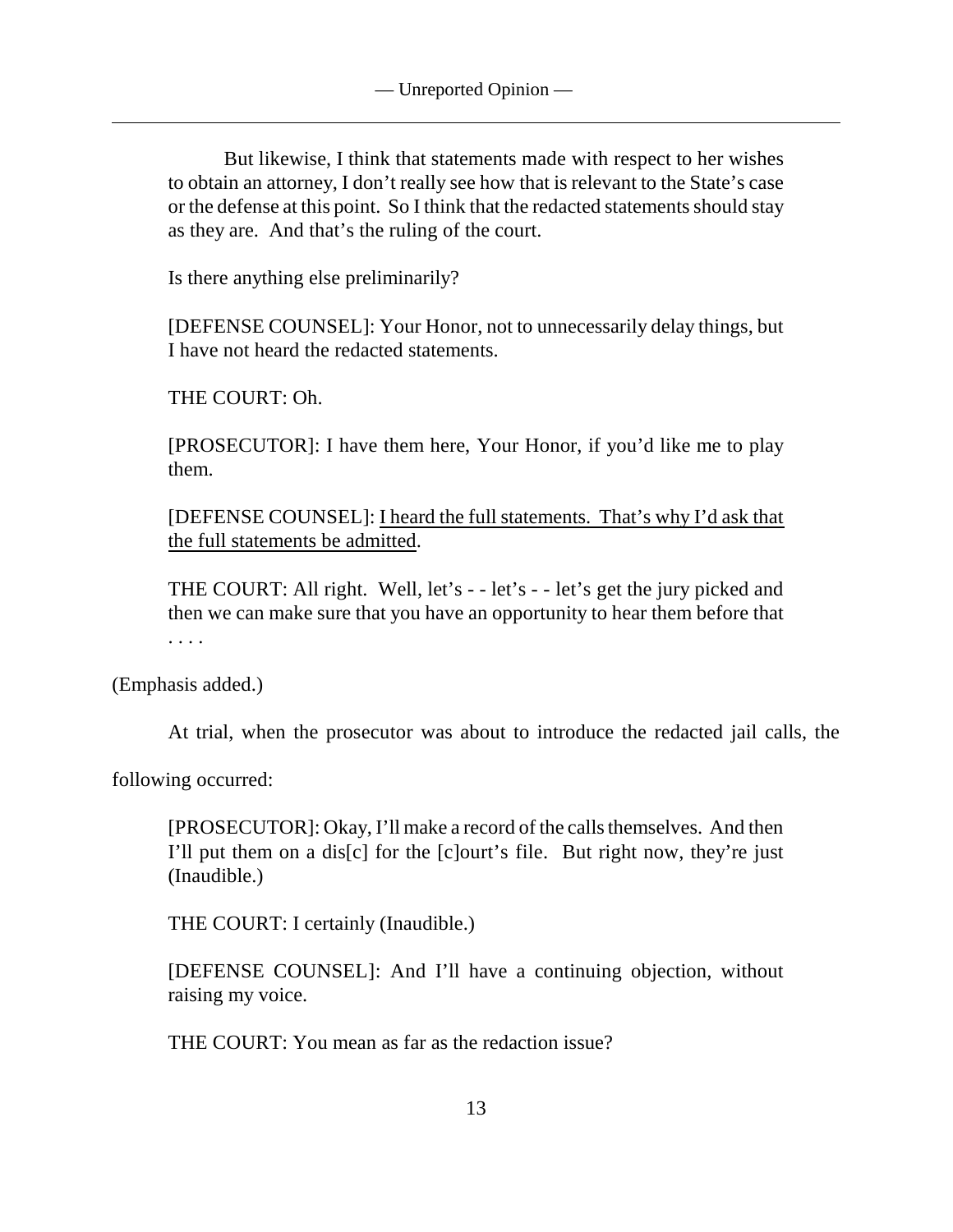[DEFENSE COUNSEL]: The redaction and the admissibility.

THE COURT: Right. To the extent the Court of Appeals acknowledges them, you have a continuing objection.

# **III. DISCUSSION**

#### **A. Issue 1**

Attached hereto as Exhibit A, is a summary of the many parts of the tapes that were deleted.

Appellant contends that the trial judge abused her discretion by not admitting into evidence the redacted portions of the jail phone calls. According to appellant, everything on the tapes should have been admitted under "the Rule of Completeness," which is set forth

in Md. Rule 5-106, viz.:

When part or all of a . . . recorded statement is introduced by a party, an adverse party may require the introduction at that time of any other part or any other writing or recorded statement which ought in fairness to be considered contemporaneously with it.

According to appellant, the parts of the tapes (summarized in Exhibit A) should have been admitted because those portions showed that appellant wished to get out of jail immediately and that wish (or hope) gave an alternative and innocent reason as to why she wanted to bribe the State's main witness. She words her argument as follows:

In the first unredacted call, for example, Ms. Williams appeared desperate to make bail. She pleaded with her mother to come up with cash,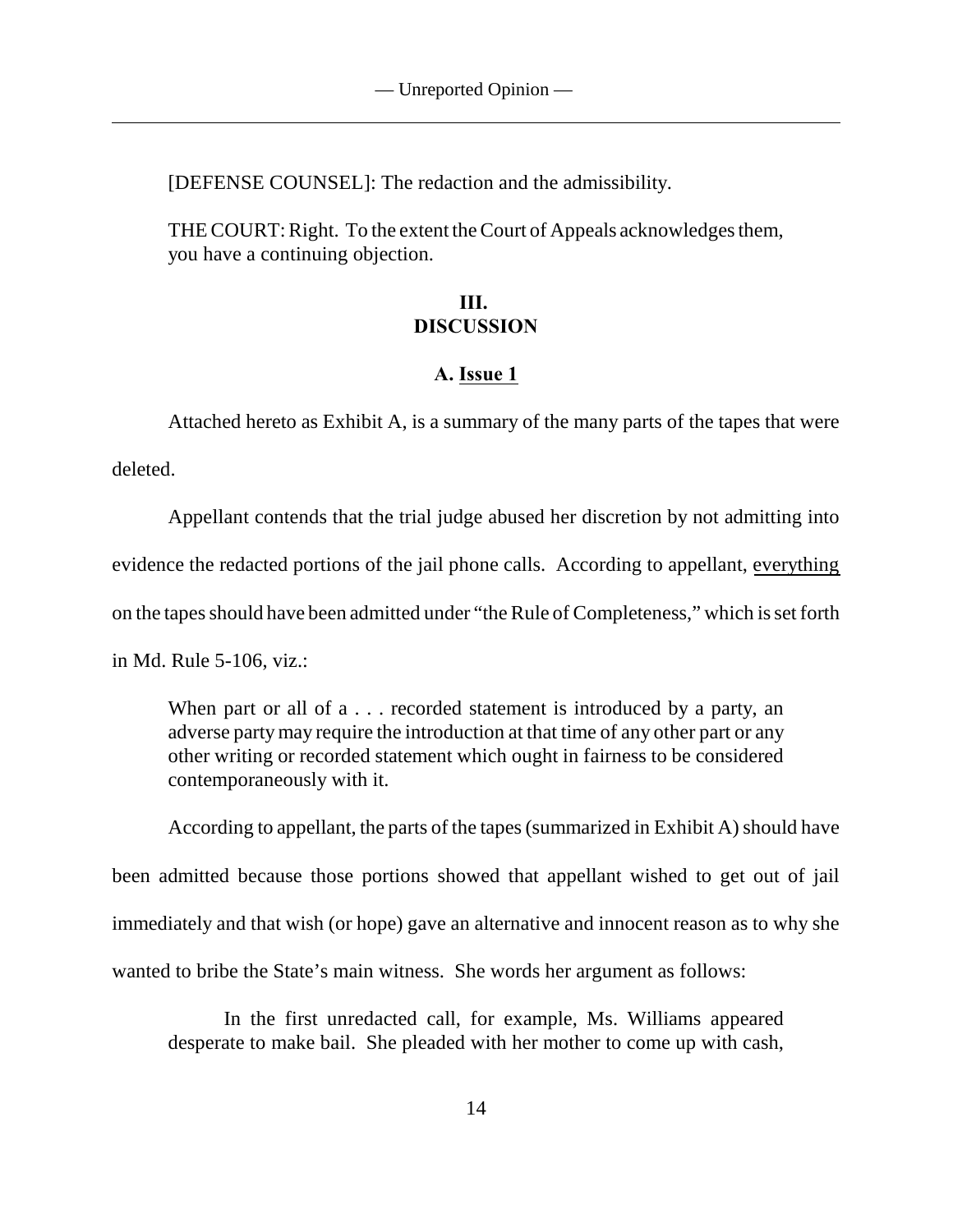suggesting that she ask her cousin to put up her house and that she pawn their televisions. She became even more desperate in the subsequent unredacted calls after she was denied bail. She twice told her mother, "Ma, I don't think I could sit for 30 days," and also told her girlfriend "Babe, I don't know if I'm going to be able to hold it together." She talked about her daughter and how she had never been away from her that long, about how it was "killing" her, and about how she did not want her daughter to know she was in jail. She then spoke [during the third taped call] with her daughter and told her she was working. Immediately thereafter, Ms. Williams cried and asked Shay to speak with Ms. Savage so she could get home to her daughter before her preliminary hearing. She also talked about losing her job and asked her mother to tell her employer that she was in the hospital.

These statements revealed that Ms. Williams was upset over being denied bail, desperately needed to get back to her daughter and her job, and was distraught about the idea of staying even 30 days in jail. The full calls offered another–innocent–explanation for why Ms. Williams wanted to pay Ms. Savage to drop charges.  $[5]$  But, because of the prosecutor's redactions, the jury heard none of this. The redactions ensured that the jury heard only the narrowest and most damaging portions of the phone calls–the parts that most strongly suggested consciousness of guilt.

(References to Appendix omitted.) (Emphasis added.)

The State argues that the issue of whether the trial judge erred in not allowing

appellant to introduce the portion of the tapes summarized in Exhibit A is not preserved.

We agree with the State.

<sup>&</sup>lt;sup>5</sup> Ms. Williams' efforts to bribe the State's main witness provides a classic example of how a defendant's post-arrest conduct demonstrates a conscious of guilt. In Ms. Williams' own words; if she (Ms. Savage) testifies "I'll do time." That showing of a consciousness of guilt is entirely consistent with a desire to get out of jail as soon as possible. In view of appellant's explicit admission that she needed to bribe a witness to avoid conviction, it is far from clear that proof that appellant desperately wanted to get out of jail provided "an innocent explanation" as to why Ms. Williams wanted to engage in bribery.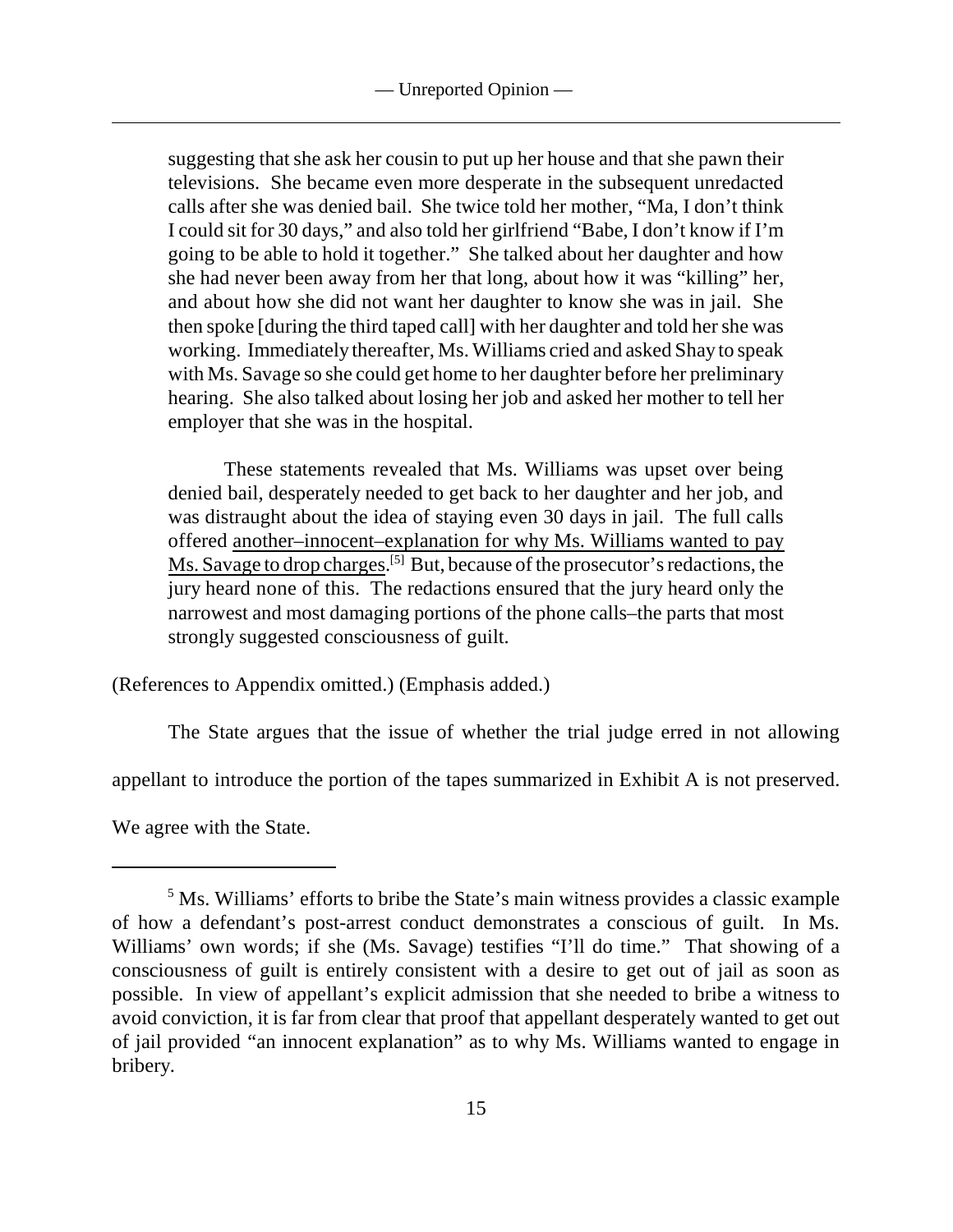The first thing to keep in mind when considering the preservation issue is that, according to appellant, the trial judge erred in failing to admit evidence. On appeal she does not contend that the court erred in admitting the three redacted tapes, even though at trial her counsel did object. When an appellant complains about the trial judge's failure to admit evidence, the rule is as follows:

[T]o preserve an objection to the trial court's exclusion of evidence, the party must show . . . that "the substance of the evidence was made known to the court by offer on the record or was apparent from the context within which the evidence was offered." Maryland Rule 5-103(a)(2).

*Peterson v. State*, 444 Md. 105, 125 (2015).

There is no indication in the record that the trial judge was asked by appellant's counsel to listen to the portion of the tapes that were excluded and no indication that the trial judge did so *sua sponte*. Moreover, no typed transcript of the redacted portion of the tapes was in existence prior to an appeal being filed in this case. In regards to the redactions, all that was made known to the trial judge was what the lawyers said at the motion to suppress hearing. And, with three exceptions (discussed *infra*), the substance of the evidence appellant's trial counsel wanted admitted was never made known to the trial judge. Thus, save for those three exceptions, the principles of law set forth in *Peterson*, *supra*, prevents appellant from arguing in this appeal that the court erred in not allowing her to introduce additional parts of the tapes.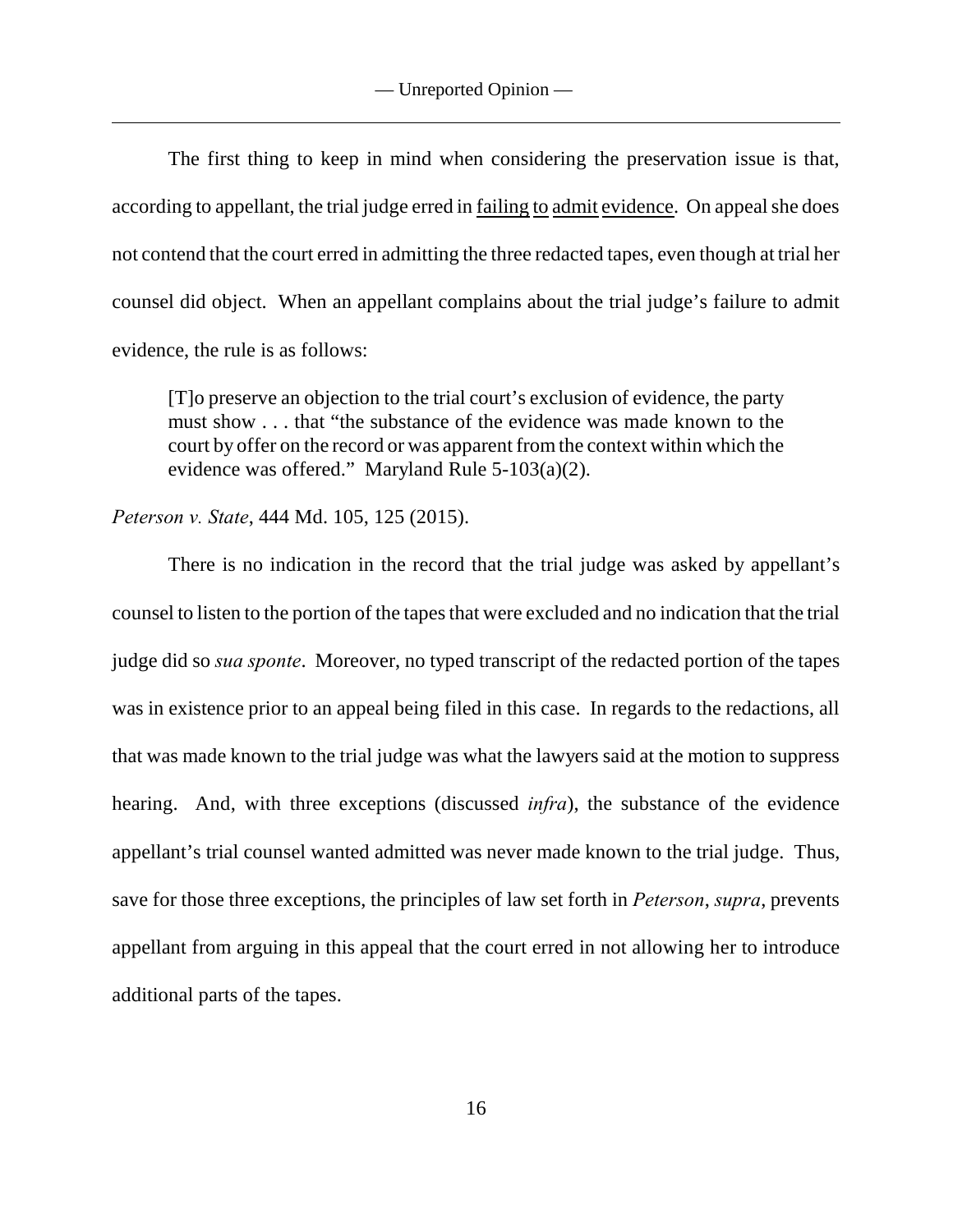We turn now to the three exceptions. As to those, the substance of the part of the tapes that counsel wanted included was made known to the court by what the prosecutor said at the hearing on the motion to suppress. As mentioned earlier, when the issue of whether the tapes should be redacted was discussed with the trial judge, the prosecution argued that material related to three subjects should be excluded viz.: 1) discussions between appellant and her callers about retaining new counsel; 2) discussion concerning appellant's daughter in which appellant became emotional; and 3) discussion about appellant's mental health. As to those three subjects, defense counsel, when the trial judge inquired, never suggested that the conversations should be admissible under the Rule of Completeness. In fact, as already shown, as to two of the subjects, defense counsel gave reasons as to admissibility that are completely different than the reasons appellant now advanced. As to the third subject (discussions about the advantages of hiring new counsel), appellant's trial counsel gave no reason why those conversations would be relevant.

The foregoing circumstances brings Maryland Rule 8-131(a) into play. That rule provides that, except for certain jurisdictional issues, an appellate court ordinarily will not decide any other issue "unless it plainly appears by the record to have been raised in or decided by the trial court. . . ." In the trial court, appellant's counsel never contended that the "Rule of Completeness" required admission of any part of the tapes that were deleted.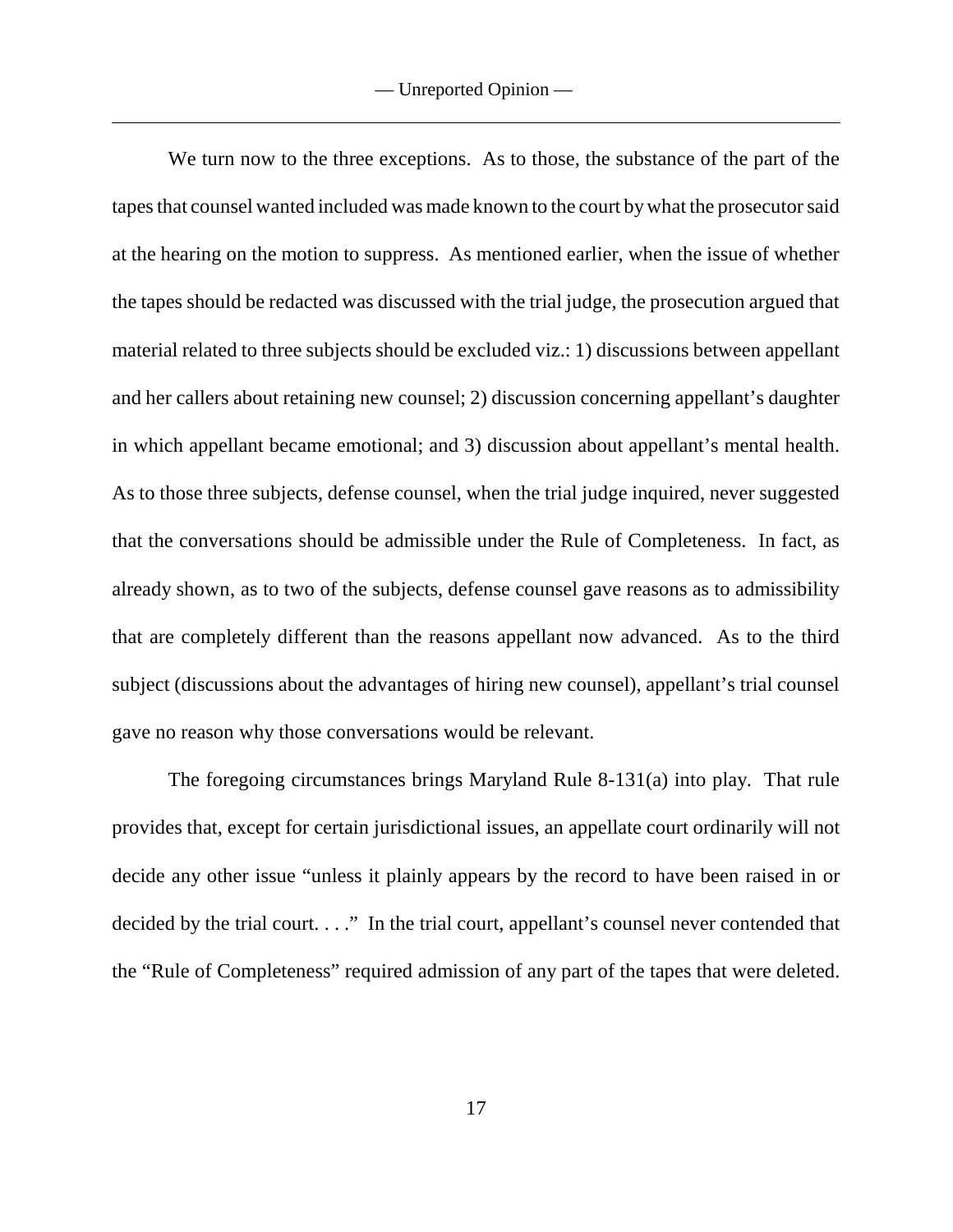Thus, appellant's present argument that the Rule of Completeness required the admission

of the parts of the tapes that were redacted is not preserved for appellate review.

In regards to the preservation issue, appellant asserts in her reply brief:

The State is correct that defense counsel never used the words "rule of completeness" [when discussing the admission into evidence of all parts of the three tapes that were redacted]. But it fails to mention that the prosecutor specifically raised the rule of completeness during the pretrial motion hearing. An issue is preserved for appeal if "it plainly appears by the record to have been raised in or decided by the trial court." Md. Rule 8-131 (2016). The trial court initially reserved ruling on this matter but later, without explanation on the record, allowed the State to admit the redacted calls. To reach this conclusion, the court must have agreed with the prosecutor that the rule of completeness did not require admission of the full calls. Thus, the completeness issue was raised and, at least implicitly, decided at trial.

(References to record omitted).

The above argument is misleading. Insofar as the Rule of Completeness is concerned, the issues that were "raised in or decided by the trial court" were: 1) whether the Rule of Completeness required the admission of the portion of the jail tapes in which discussions took place about the necessity of a lawyer and how important it would be to have a lawyer in the subject case, and 2) the portion of the tapes in which appellant discussed her mental health and her plan to plead not guilty by reason of insanity. The trial judge, impliedly at least, agreed with the prosecution that as to those two subjects, the Rule of Completeness did not compel those portions to be admitted. But on appeal, appellant does not argue that the trial judge's (implied) ruling as to those two subjects was erroneous.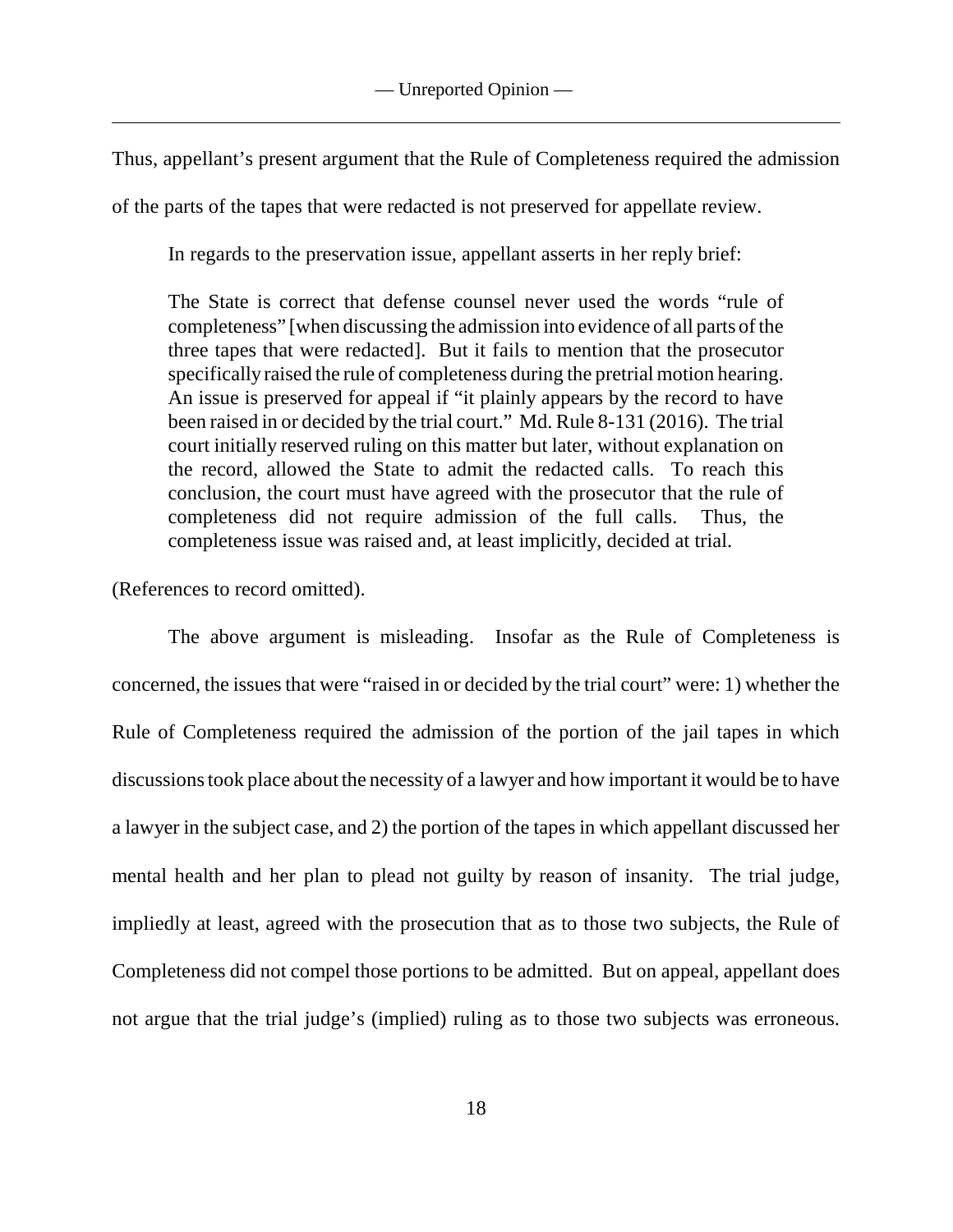Importantly, no one argued below and as a consequence the trial judge did not decide whether the Rule of Completeness required the admission of any of the parts of the tapes that appellant now says were improperly excluded, i.e., the parts where appellant discusses how to raise bail money, laments being in jail, explains to the persons she called why she desperately wanted to get out of jail as soon as possible, and the parts where appellant talks to her daughter and tells others how much she misses her daughter.

For the reason set forth above, we hold that appellant did not preserve for appellate review the first issue presented. That being said, however, we hasten to point out that nothing in this opinion should be construed as meaning that if the issue had been preserved that we would have held that the trial judge abused her discretion by not admitting everything on the three tapes.<sup> $6$ </sup> We say this because, as shown by Exhibit A, much of what is contained in the portion of the tapes that was redacted would be irrelevant even under appellant's theory, advanced for the first time on appeal, that her willingness to bribe the State's main witness did not show a consciousness of guilt but instead was explained by her desperate desire to be released from jail. The following paragraphs of Exhibit A

 $6$  If appellant had argued in this appeal that the Rule of Completeness required the circuit court to admit that part of the tape concerning conversations about hiring a new lawyer or the part dealing with appellant's mental health or her intent to plead not guilty by reason of insanity, those arguments would have been preserved for appeal under Md. Rule 8-131(a), assuming that appellant made the same argument on appeal as she did below. But because those parts of the tape are so obviously irrelevant it is understandable why appellant's counsel in this appeal made no specific contention of error as to those exclusions.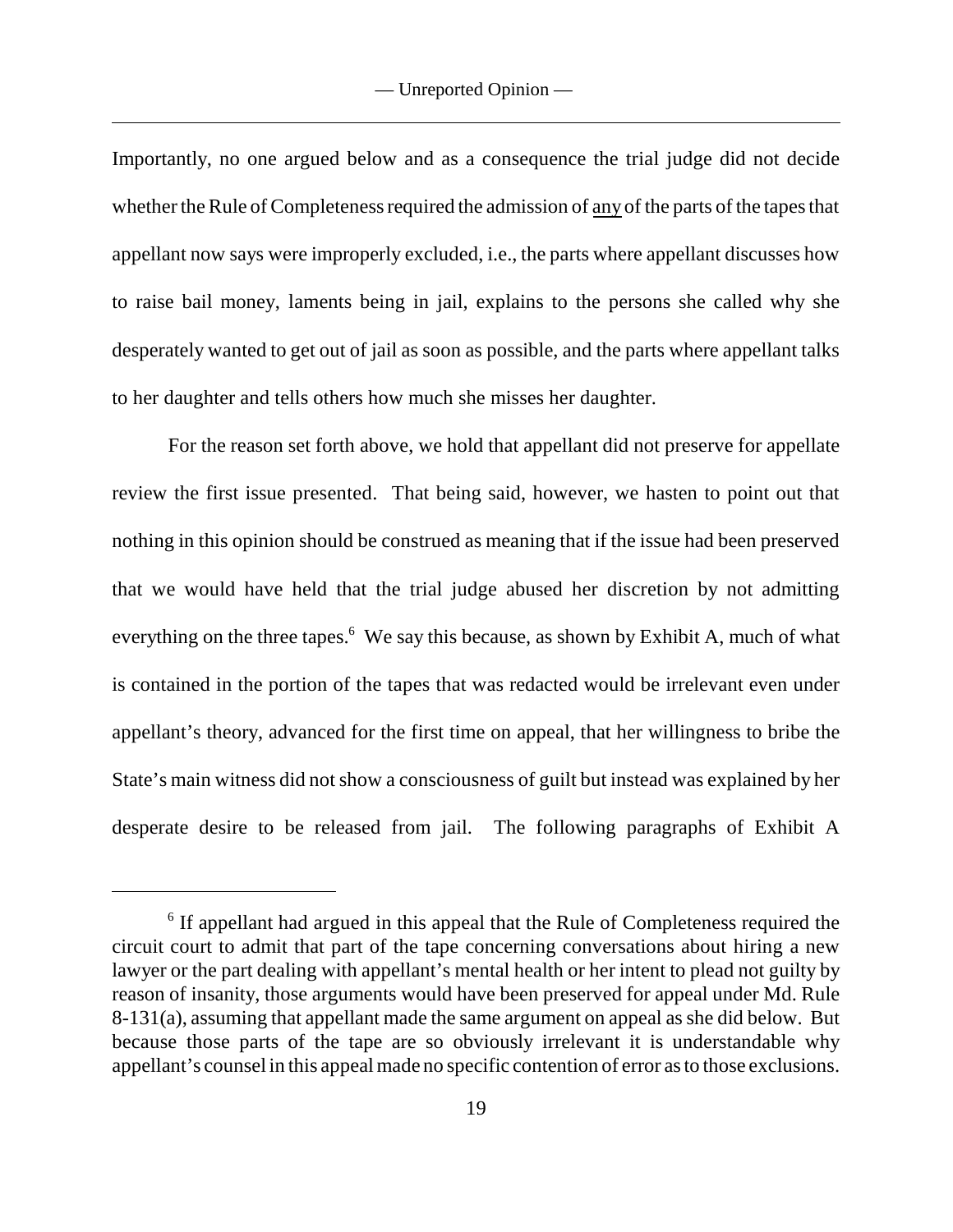demonstrated this point: 1A, 1C, 2A, 2B, 2C, 2D, 2E, 2G, 2H, 2I, 2J, 2L, 2M, 2N, 3A, 3C, 3D, 3E, 3F, 3L, 3M, 3N, 3O.

#### **B. Plain Error**

Appellant claims that the trial judge committed plain error when she failed to intervene when the prosecutor made various statements in his closing arguments and, in one instance, in his opening statement. This argument is made despite the fact that appellant's trial counsel did not object to anything the prosecutor said in his opening statement or closing arguments.

Listed below are the statements at issue along with the words of the prosecutor that puts the statements in context. The portions of the statement emphasized are the parts to which appellant now says were objectionable.

**Statement 1**. In describing Ms. Williams' stabbing of the victim, the prosecution said, in his opening statement, that this is "another [act] of just senseless violence."

**Statement 2**. Ms. Williams' actions occurred on "just a regular old street in the [C]ity of Baltimore."

**Statement 3.** At the end of his first closing argument, the prosecution said:

And remember you represent this city. You're the ones who get to say whether we're going to tolerate this. It is what it is a crime. That's what it is. And it's an attempted first degree murder. It's not a second degree, it's not a first degree assault or a second degree assault. She tried to kill another person.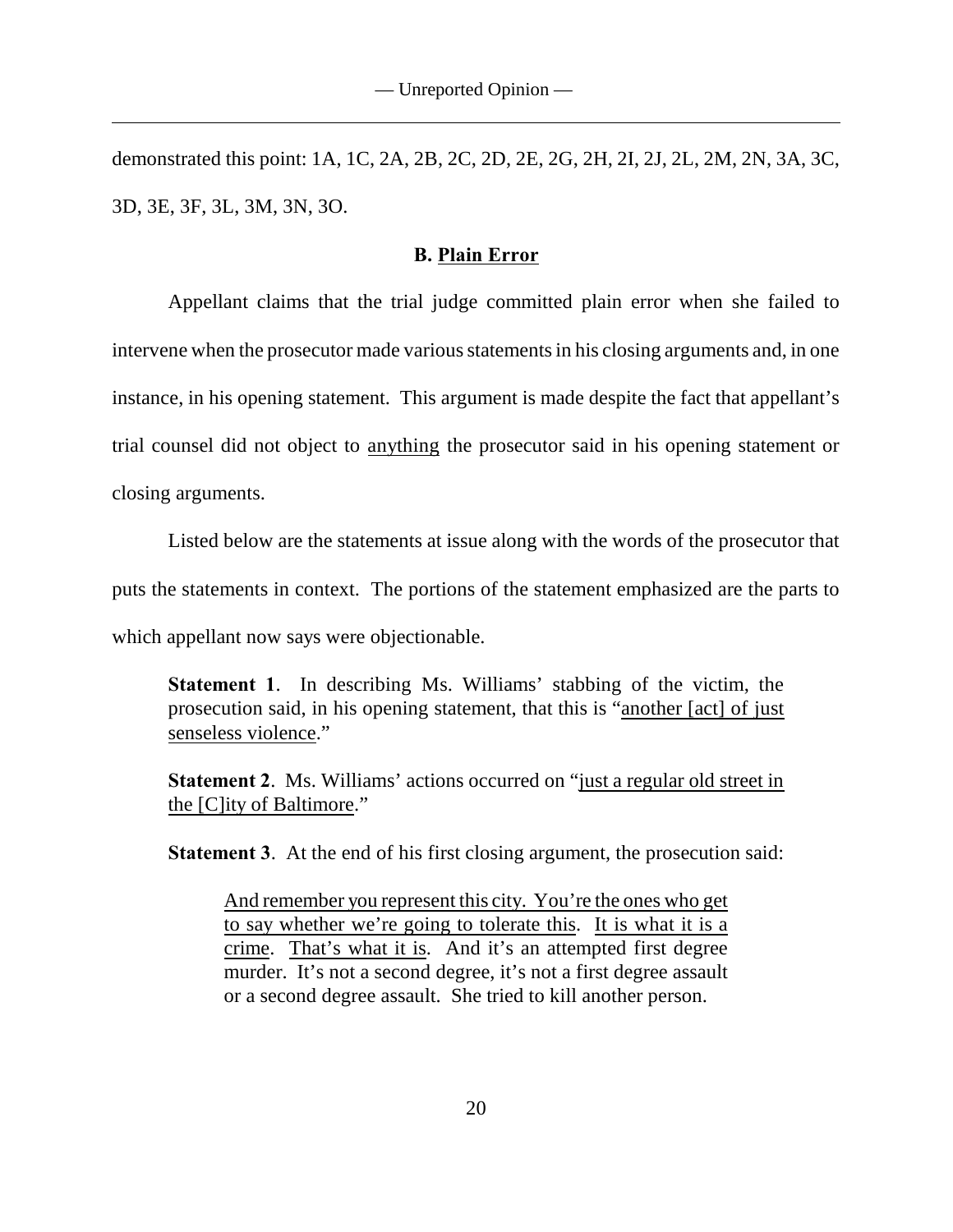**Statement 4**. In arguing that appellant should be convicted of attempted firstdegree murder, the prosecutor said:

It was wilful. She was actually trying to kill her. She's stabbing her in the head. She's stabbing her in the chest. And she's doing it over, and over, and over, and over again.

Any one of those times, that first, second, third, fourth strike, she could have stopped. She didn't. Even the fifth, she could have stopped. She didn't. Ms. Savage, I don't know how, was able to get this [knife] away. If she didn't she'd be dead.

It sounds crazy until you're actually in the moment, until you're barely breathing, until the blood is dripping down your face and you do whatever you can to survive.

She got this [the knife] away. She's alive, no thanks to that woman who would have kept doing it until she was dead.

#### **Statement 5**.

We also know that within a minute, at 12:37 and 34 seconds, that ten seconds that the camera panned by the guy named "Reck" with a white shirt is swinging at Byron Martino at least two times. We saw that. It's in the video. Ashley Tucker watched the victim and admitted it. No doubt about that happening.

It's important because Malita Savage isn't even involved in it. Tiesha Williams isn't even involved in it.

We know that by 12:30 and 28 seconds, the fight had stopped. There's no fighting, it's just people standing on the street. They are outside the bar. You can see all the women at this point. You can see the two guys, but there's no fighting going on.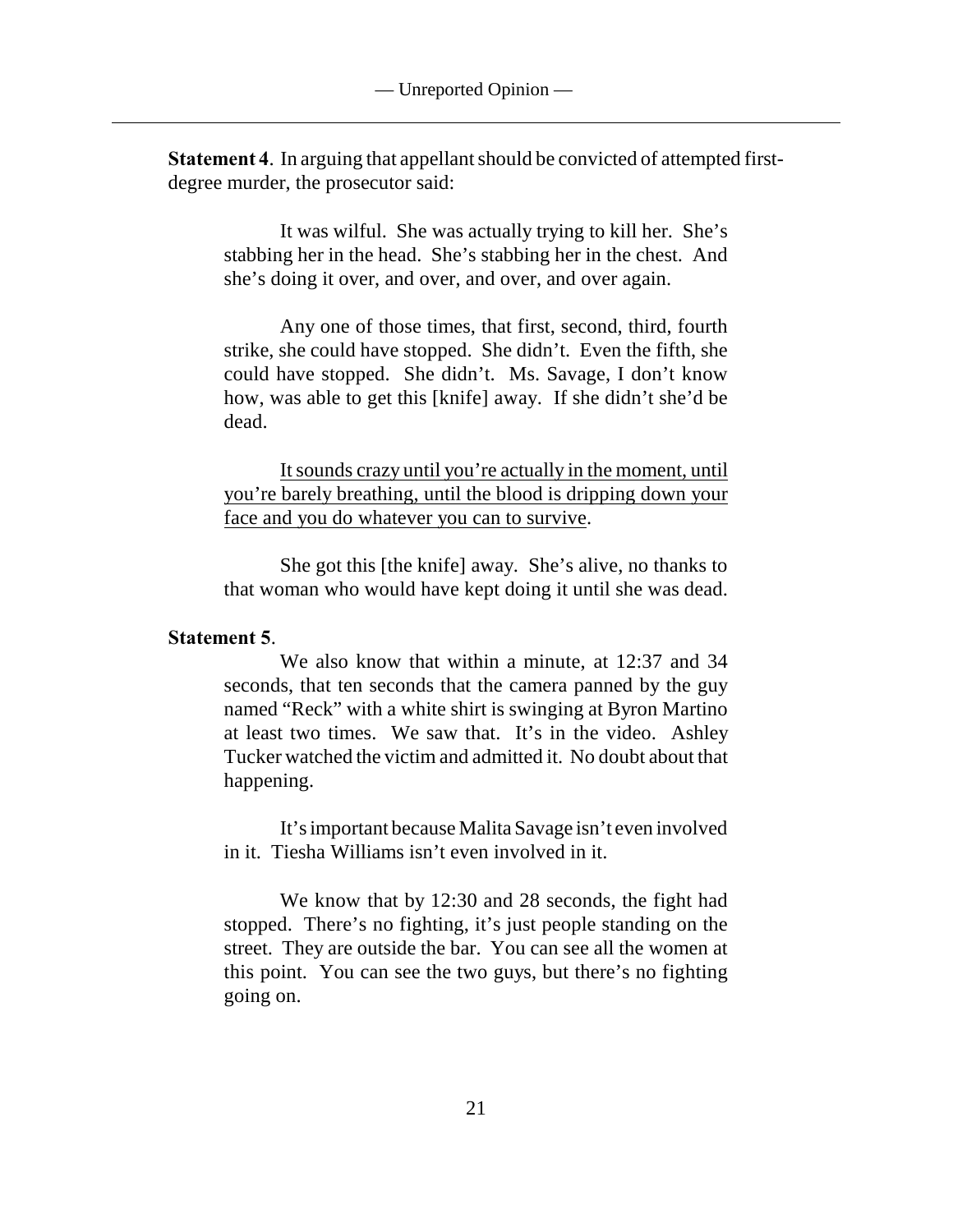And that's exactly what Byron Martino said. And that's exactly what Malita Savage said. It stopped. It was back and forth and back and forth. And what does that tell us? Why is that so important.

You heard the judge say that you don't get to claim self defense if you didn't walk away. Everybody should walk away. They didn't.

Tiesha Williams could have walked away. She didn't. I don't get it. To start a fight, stop a fight and then start it again and claim (inaudible).

We also know that within two minutes, 12:41, the woman (inaudible). You saw Tiesha Williams and Ashley Tucker locked hands on head pulling each other back and forward to the point whey they separated - - they separated.

#### **Statement 6**.

This is the end of the case. The State of Maryland versus Tiesha Williams. At the beginning of this case, when I did my opening statement, I told you there were going to be two questions, two questions that we needed to ask, what happened, and who did it.

Now that you've heard testimony, having seen video, photographs, the phone call, I'm going to change that first question just a little bit. Put why it happened is question number one.

And the reason why I say that is you have to remember why that we're here. We're not here because somebody taped a call. We're not here because somebody had words on the sidewalk. We're not even here because there was a fight between Byron Martino and a guy named "Reck."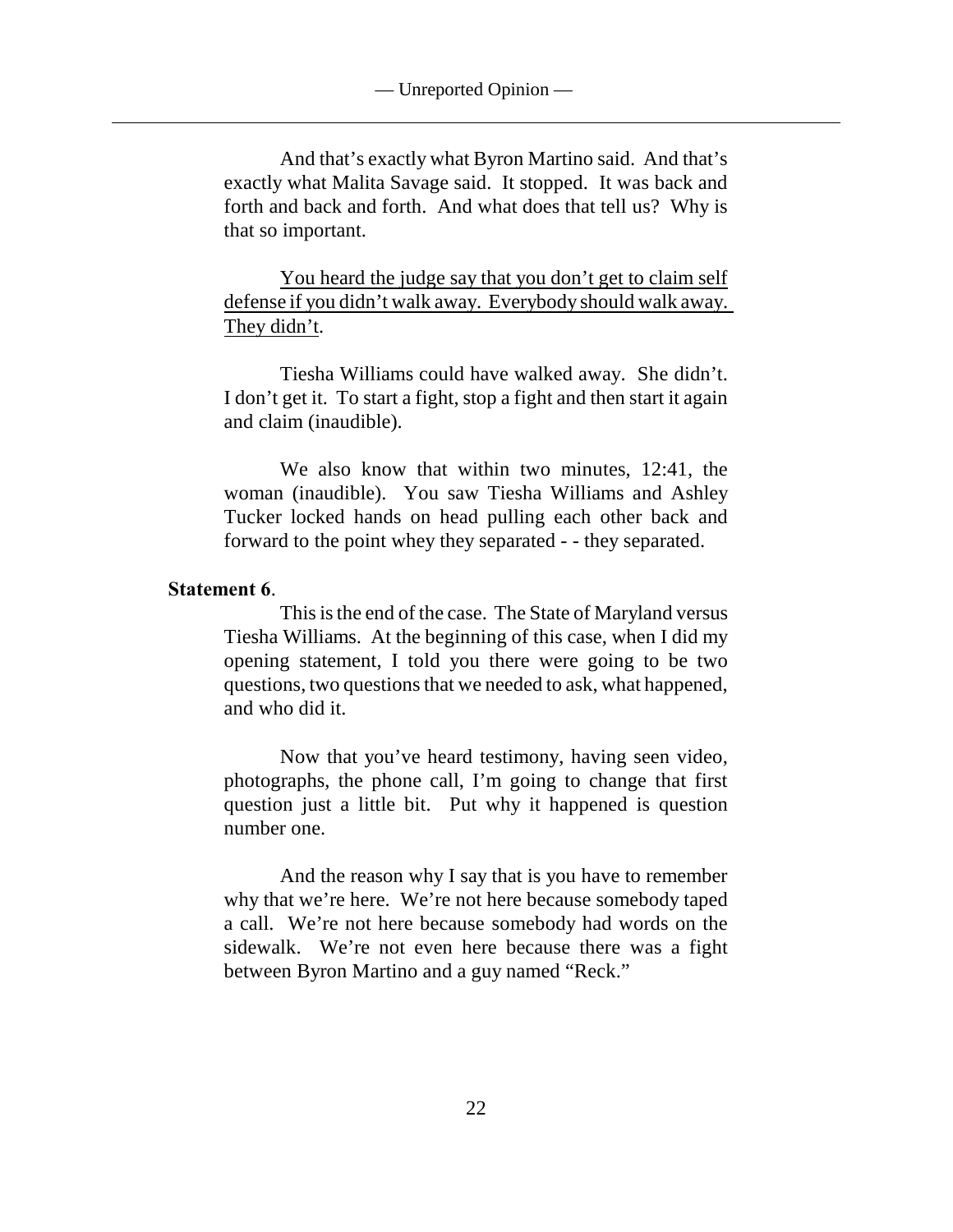— Unreported Opinion —

We're not even here because there was a fight between Malita Savage and Ashley Tucker, and the defendant, and a girl name "Eye." Those aren't the crimes that you need to decide.

The crime in this case, Ladies and Gentlemen, is that Malita Savage was repeatedly stabbed. That's the only question that you have to ask yourself as it pertains to the crime, as it pertains to what happened. Are you satisfied beyond a reasonable doubt that Malita Savage was repeatedly stabbed.

Is there a reason to suggest that that somehow didn't happen. Remember none of you were there. You rely on the evidence to prove that this stabbing actually took place.

#### **Statement 7**.

Malita Savage was stabbed, we've proven the person who did it was Tiesha Williams the defendant,  $[7]$  then really the only thing left to talk about is how do we know what her intent here was.

It does seem to tell you on the verdict sheet for all those counts, attempted first degree murder, second degree murder, first degree assault, second degree assault, you're going to notice on this verdict sheet if you find the defendant guilty of the first count, skip the rest. Why?

Because they are all lesser included. If I did the first one, that means I had to do the rest. (Inaudible.) So the decision between Counts 1 and 4 is really just what was her state of mind when she stabbed (inaudible).

 $\frac{7}{1}$  In her brief, appellant states that at pages 36 and 42 (of the transcript of closing argument) that the prosecutor said "the only question that you have to ask yourself is 'Are you satisfied beyond a reasonable doubt Malita Savage was repeatedly stabbed.'" A review of transcript pages 36 and 42 shows that the prosecutor did not make such statements on those pages although he did say this in the excerpt we have listed as Statement 6.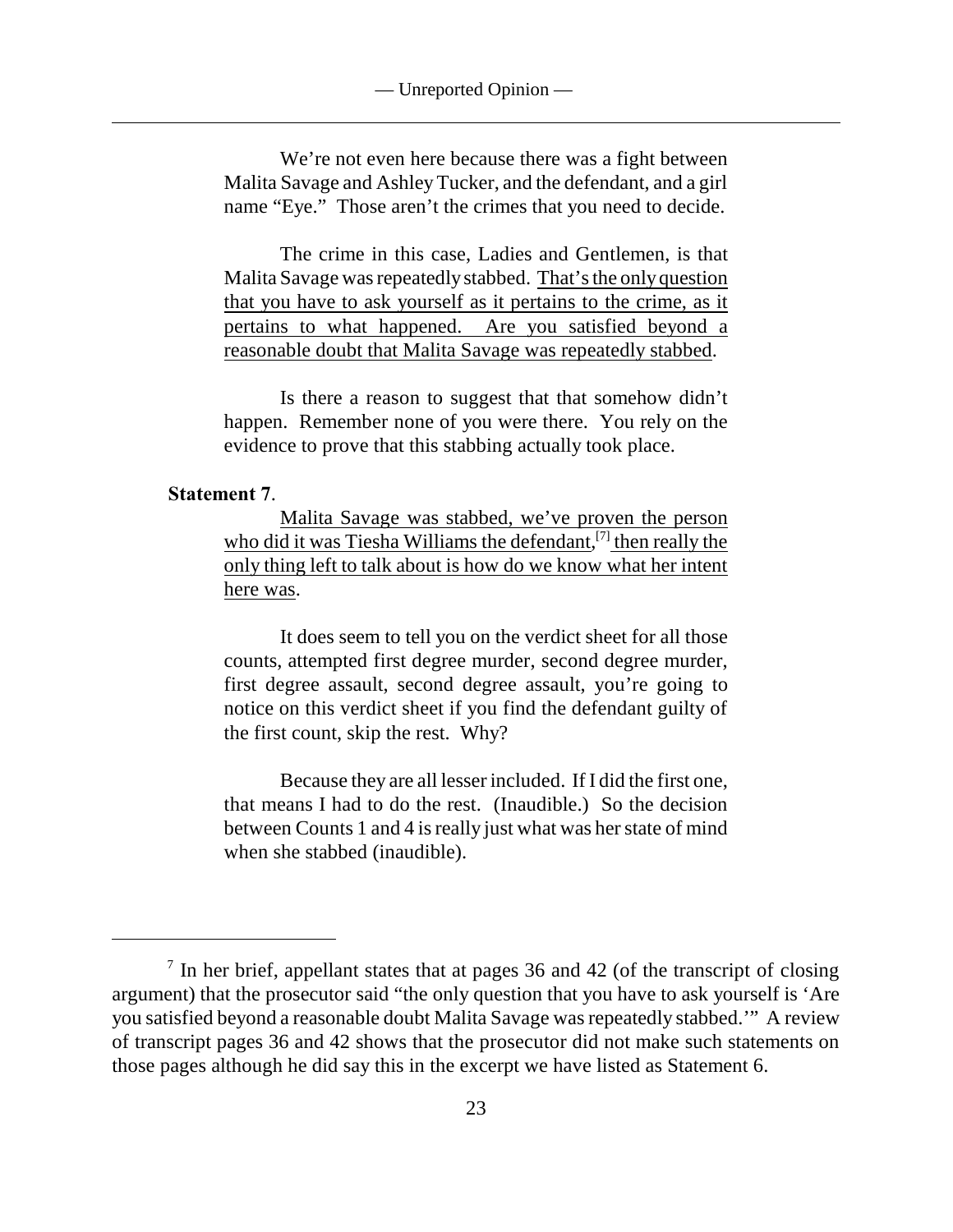— Unreported Opinion —

Was she trying to kill her and she thought about it before she did it? Was she trying to seriously injure or kill her regardless of whether she thought about it or did it. Was she just trying to cause serious injury. Or was she just trying to be offensive? That's kind of the scale that we're talking about here.

And that's why the conduct itself is so important. Because I can't get in her head. I can't tell you what she's thinking now when actions speak louder that words.

#### **Statement 8.**

It's corroborated by Tiesha Williams. And I told you at the beginning that that was going to be the most devastating evidence and here we are at the end, and I think you'll agree she couldn't have said it any better when she's talking to her mom, she's talking the day after this happened.

And that, Ladies and Gentlemen, is the most honest that Tiesha Williams has ever been of herself in this case. I could have prevented what I did. It wasn't self defense because the other girl didn't have a weapon.

And that's as about as close as you're going to get to Tiesha Williams saying, "I did it. I did it. I repeatedly stabbed Malita Savage."

But there's more. And this is from the video. Again you heard that story, "I wasn't there. I was at the Inner Harbor." Over and over again we see the photos. Her own mother, she says it blurry, you can't see it.

It's curious Ashley Tucker was able to spot on start to picking everybody off. Ashley Tucker is just a friend. Her own mother was hesitant to even admit who that is. This is all before a weapon gets involved.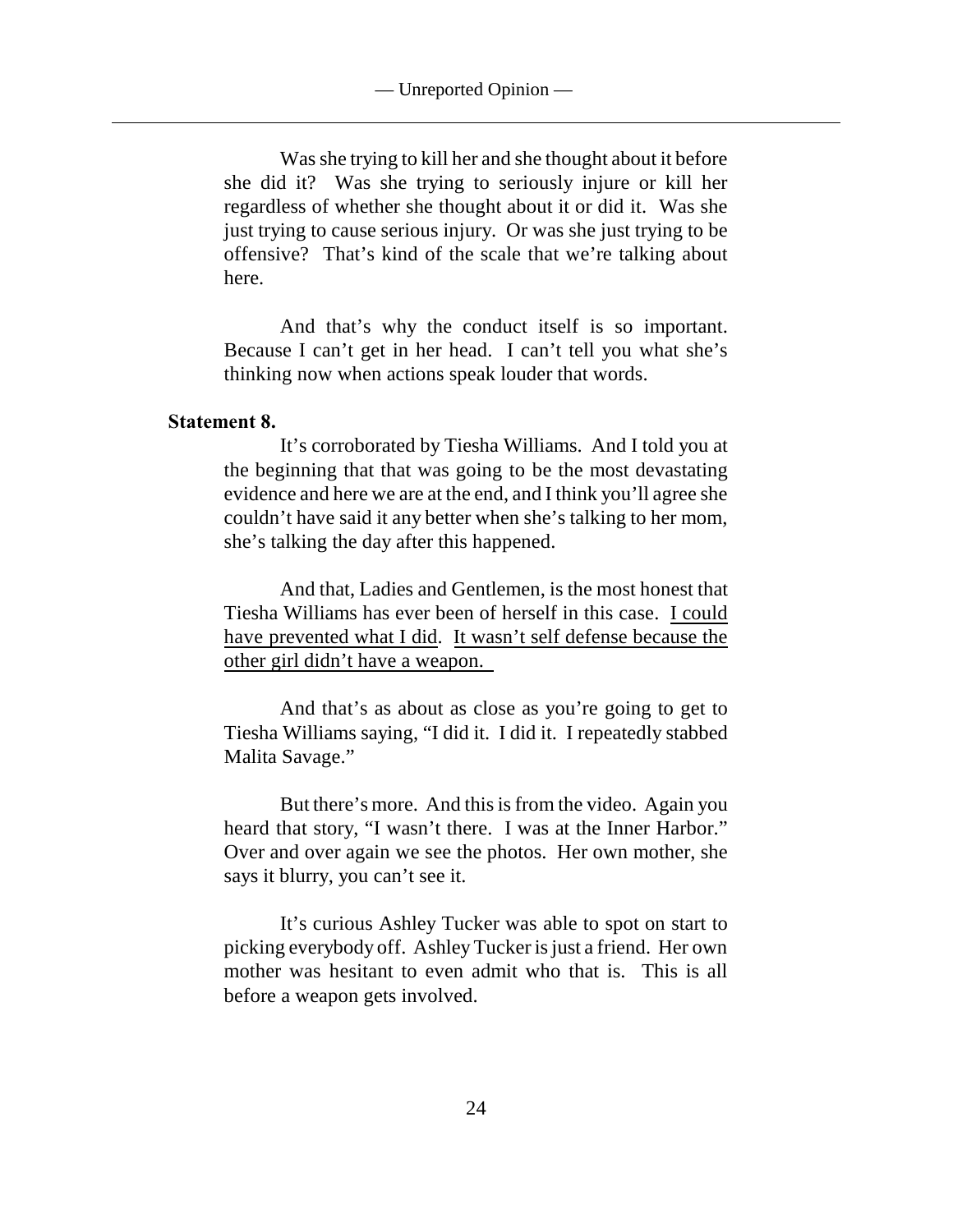#### **Statement 9.**

When her mother asks her did they swing on you first, she gives that response, yeah, which is interesting because she does that on another call, too. When her mother is trying to convince her that this was self defense, her mother wasn't there, her mother loves her daughter very much, was trying to get in her daughter's head that this was self defense so that for the next seven months she can get it into her head that this was self defense, she also asked her the girl was bigger than you, wasn't she.

Yeah.

Five one, 198 pounds. (Inaudible.) So we can try and change reality. We can try and tell ourselves the same story over, and over, and over again for days and weeks and months. But the facts are the facts.

And just as much as Melita Savage is not way bigger than Tiesha Williams, this was not self defense. And the defendant doesn't believe it was self defense. And that's step one to the question of self defense. Did you actually believe you needed to defend yourself. She says no.

So it doesn't matter what the lawyers say. It doesn't matter what her parents says. It doesn't matter what friends say. She said no. She knew that she did. She knew what she did when she did it.

#### **Statement 10.**

Who better to know what happened to Malita Savage than Malita Savage. She's here. She testified. She subjected herself to the cross-examination of the defense attorney. Asked very pointed questions.

\* \* \*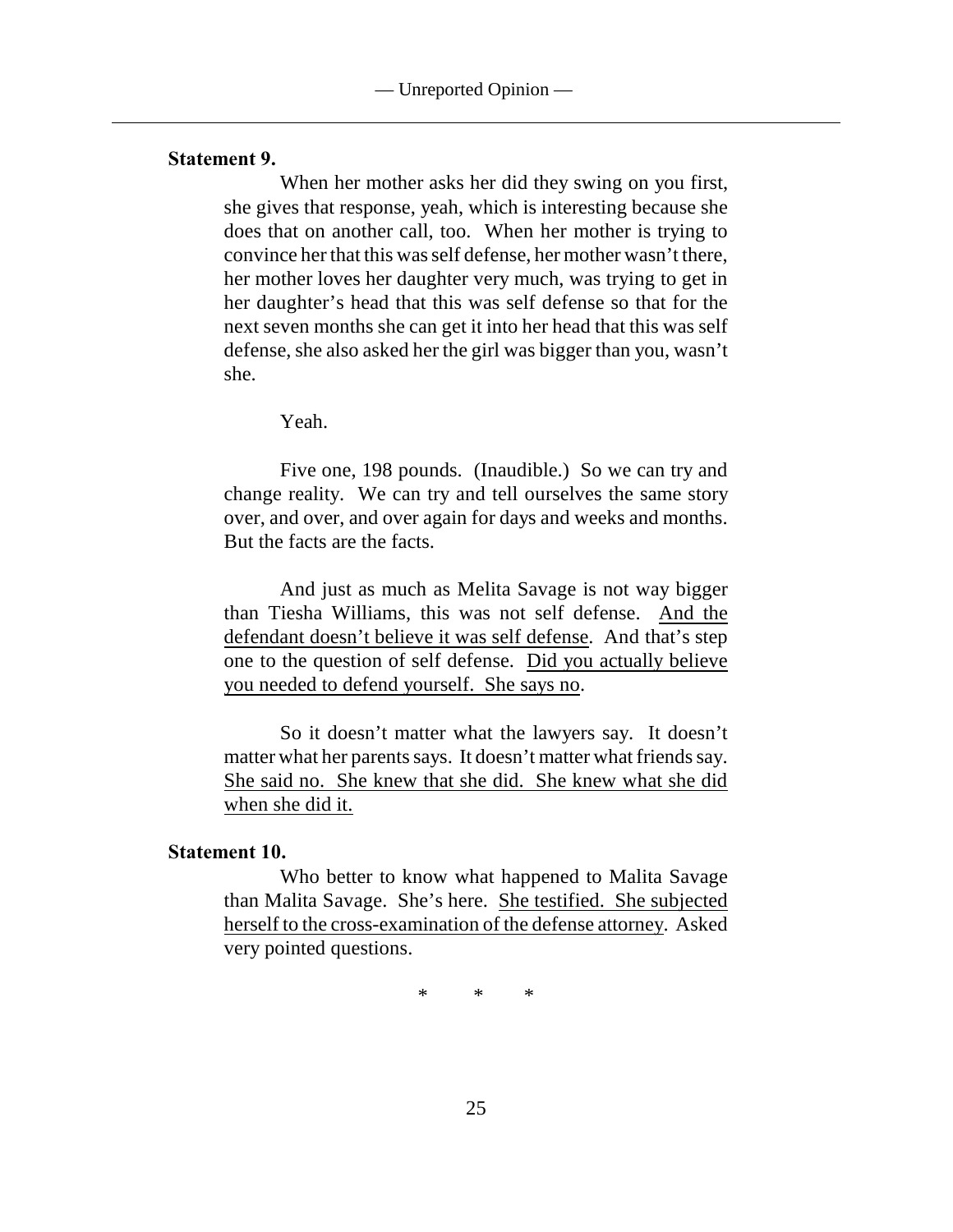— Unreported Opinion —

Eyewitness testimony. Byron Martino. He's the eyewitness. At this point in his life, he has nothing to do with this case. He's a friend of Malita Savage, not in a relationship, not intimate. He could have told us, "Forget this. I'm out of here. I got nothing to do with this. I ain't coming to court. I ain't talking." Did he do that? You know it's possible. Reck's not here. Eye's not here. Little Man's not here. So we know that there are people that were involved in this case who (inaudible) forget it. I don['t] want anything to do with it. But Byron Martino came to court. Byron Martino testified. And according to Byron Martino, this woman was repeatedly stabbed.

Before discussing the various ways appellant contends that the prosecutor's arguments denied her the right to a fair trial, it is important to note that the trial judge accurately instructed the jury as to the law both orally and in written instruction. Importantly, those written instructions were sent back to the jury room when they deliberated.

The judge told the jurors that the instruction as to the law was binding on them, that their verdict must be based on the evidence, and that what the lawyers said in opening or closing argument was not evidence.

It is also important to keep in mind that we will recognize "plain error" only in instances [that] are "compelling, extraordinary, exceptional or fundamental to assure the defendant of a fair trial." *See Lawson v. State*, 160 Md. App. 602, 629-30 (2005) (quoting *Stanley v. State*, 157 Md. App. 363, 370 (2004). In *Lawson*, 160 Md. App. at 631-32, we said: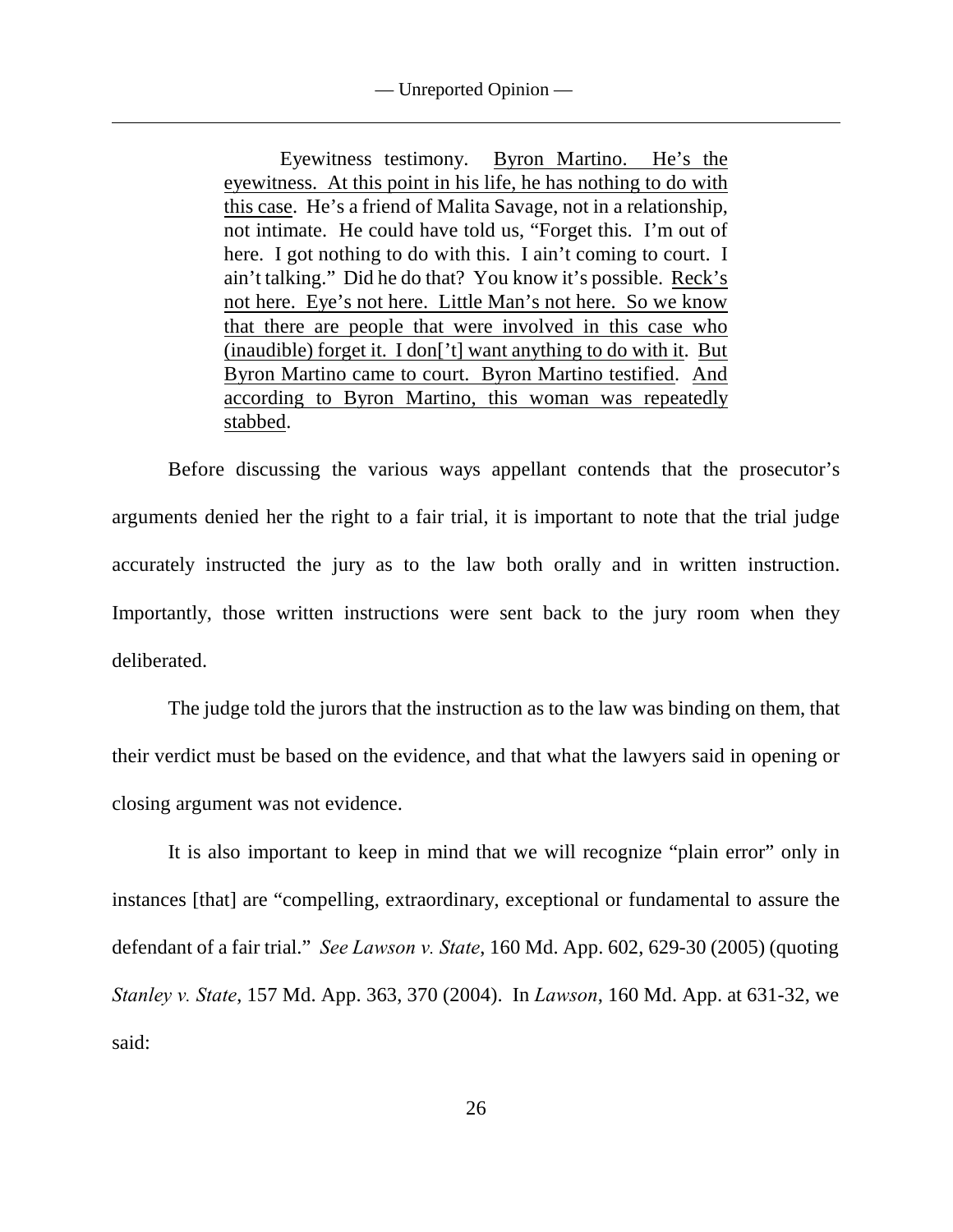The fact that an error may have been prejudicial to the accused does not, of course, *ipso facto* guarantee that it will be noticed." *Morris* [*v. State*], 153 Md. App. [480] at 512, 837 A.2d 248 [(2003)]. This is because "[i]f every material (prejudicial) error were *ipso facto* entitled to notice under the 'plain error doctrine,' the preservation requirement would be utterly meaningless." *Id*. at 511, 837 A.2d 248.

Indeed, courts are reluctant to find plain error in closing arguments. *See Clermont v. State*, 348 Md. 419, 704 A.2d 880 (1998); *Rubin v. State*, 325 Md. 552, 602 A.2d 677 (1992); *Perry v. State*, 150 Md. App. 403, 822 A.2d 434 (2002); *Beard v. State*, 42 Md. App. 276, 399 A.2d 1383 (1979). This principle holds true even when the prosecutor impermissibly argues that the jury should convict a defendant in order to prevent him from committing future crimes. *See State v. Williams*, 145 S.W.3d 874 (2004); *State v. Dixon*, 70 S.W.3d 540 (Mo.App.2002); *State v. Brown*, 131 Idaho 61, 951 P.2d 1288 (1998).

## (Emphasis added.)

Plain error review is a rarely used and tightly circumscribed method by which appellate courts can, at their discretion, address unpreserved errors by a trial court, which "vitally affect[ ] a defendant's right to a fair and impartial trial." *Malaska v. State*, 216 Md. App. 492, 524, *cert denied*, 439 Md. 696 (2014) (quoting *Diggs v. State*, 409 Md. 260, 286 (2009) (some quotation marks and citations omitted)). This discretion should be rarely exercised because considerations of fairness and judiciary efficiency call for assertions of error to be raised at trial so that "a proper record can be made with respect to the challenge, and . . . the other parties and the trial judge are given an opportunity to consider and respond to the challenge." *Chaney v. State*, 397 Md. 460, 468 (2007). We should engage in plain error review only when we are confronted with an outcome-affecting error of such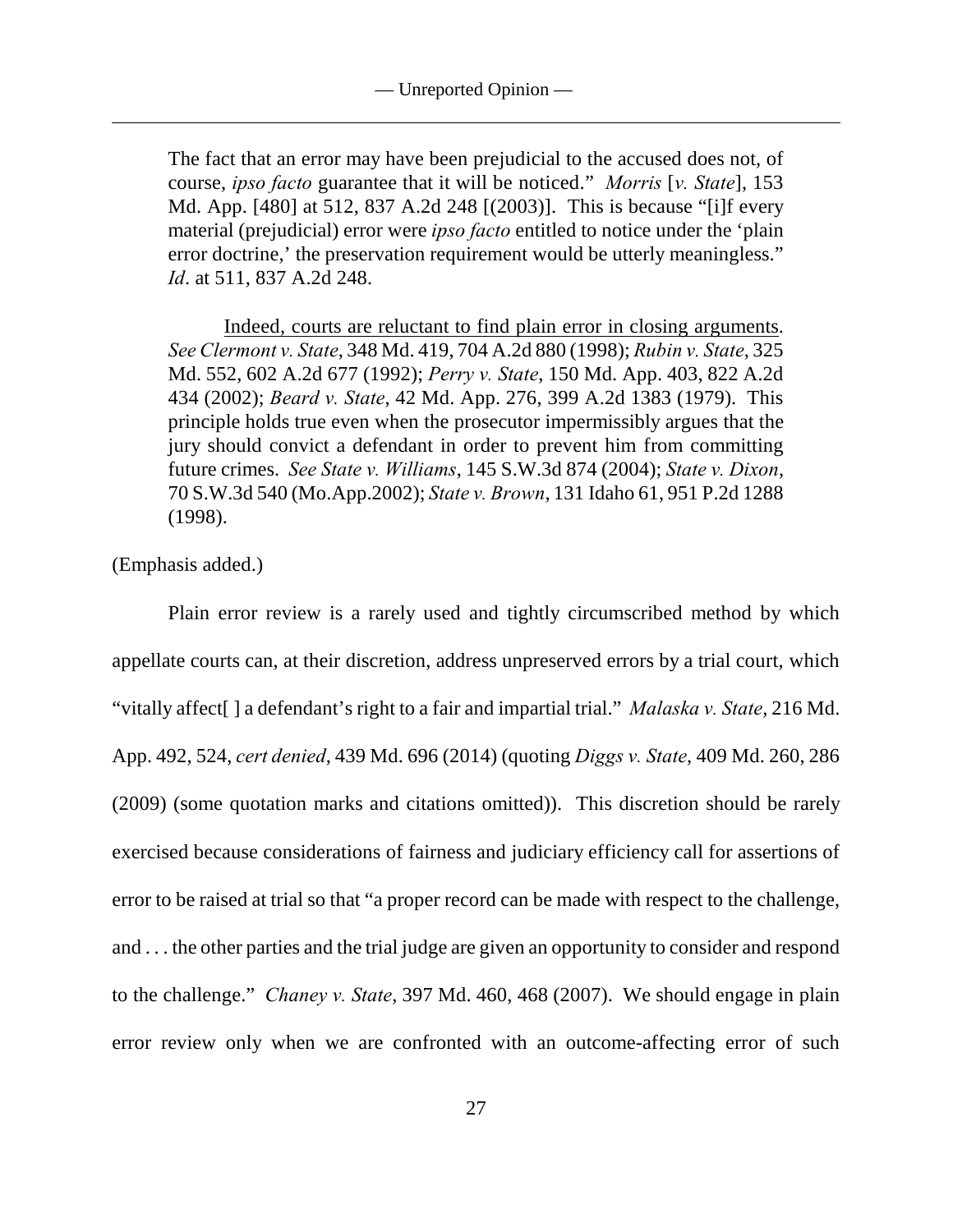magnitude that it "seriously affect[s] the fairness, integrity or public reputation of judicial proceedings." *State v. Rich*, 415 Md. 567, 578 (2010) (some quotation marks and citations omitted).

Here, the error claimed by appellant to be "plain" is that when improper remarks were made, the trial judge should have, *sua sponte*, interrupted the prosecutor, and told the jury to disregard the offending remarks and, as to some of the remarks, ordered a mistrial.

According to appellant, the emphasized words in Statements 1, 2, and 3 violated the prohibition against making "golden rule" arguments because the prosecutor asked "jurors to convict a defendant in order to preserve the safety or quality of their communities" (quoting *Hill v. State*, 355 Md. 206, 225 (1999)). This contention needs no extended discussion. The prosecutor did not ask the jury to convict Ms. Williams to protect their community. The prosecutor asked the jury to convict Ms. Williams because the State proved, by the jailhouse tapes and the testimony of Ms. Savage, that the victim was unarmed and that after a brief fight between Ms. Savage and appellant, the latter armed herself with a knife and proceeded to repeatedly stab Ms. Savage. When read in context, Statements 1, 2, and 3 did not violate the prohibition against making "golden rule" arguments.

Appellant claims that in Statement 4, the prosecutor also violated the golden rule prohibition by asking the jury to "place themselves in the victim's shoes." The short answer to that argument is that in Statement 4, the prosecutor was simply explaining how Ms.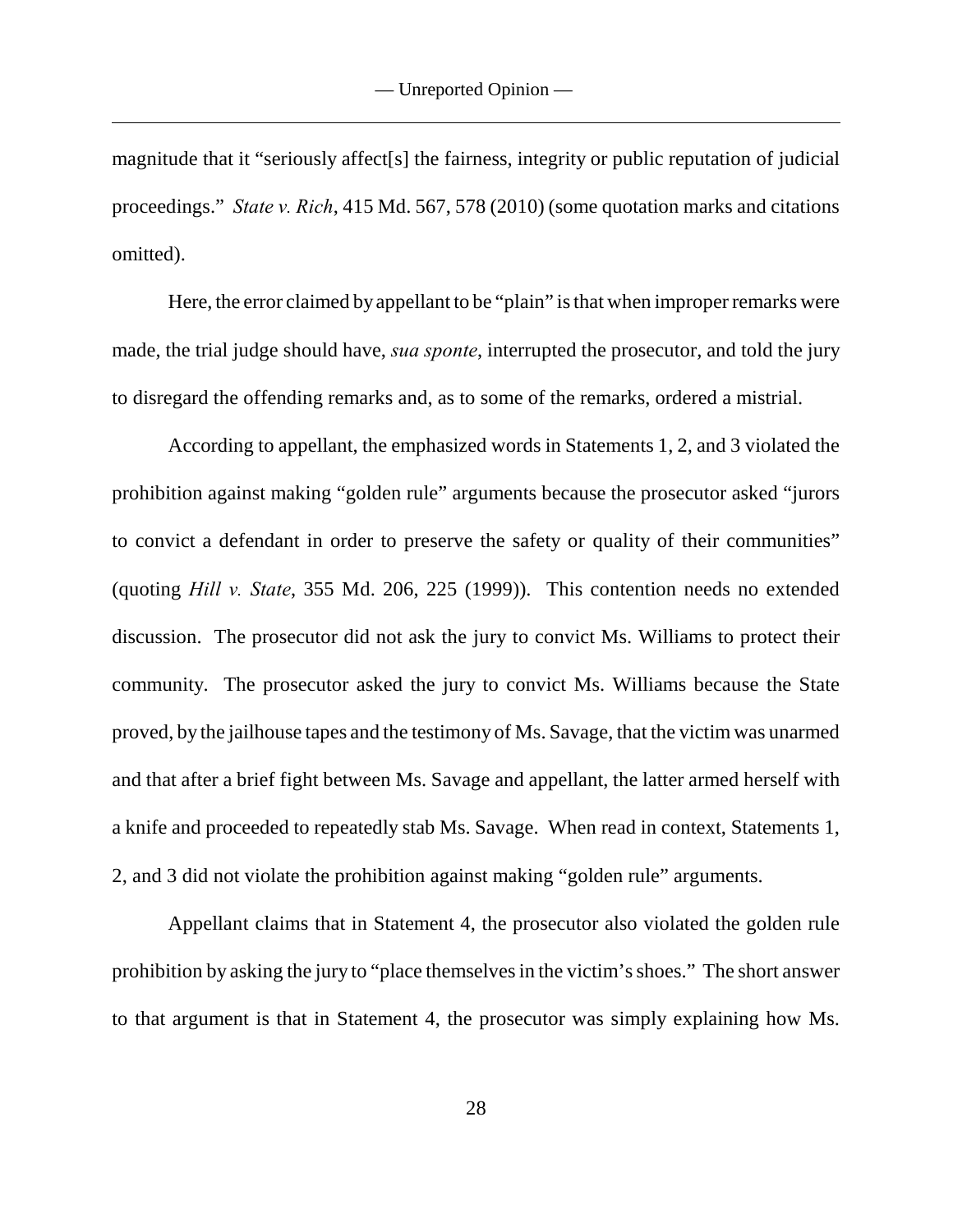Savage managed to take the knife away from appellant. In giving that explanation, the

prosecutor never asked the jurors to put themselves in the victim's place.

In regard to Statement 5, appellant argues:

The prosecutor prejudicially distorted [the court's self-defense] instruction when [he] told the jury, "You heard the judge say that you don't get to claim self defense if you didn't walk way." He then told the jury that Ms. Williams should have walked away when "there was separation" in the fighting before the [final] fight between Ms. Savage and Ms. Williams even began.

The trial judge told the jury in her instructions that the elements of self-defense were:

One, the defendant was not the aggressor; or, although the defendant was the initial aggressor, she did not raise the fight to the deadly force level; two, the defendant actually believed that she was in immediate and imminent danger of bodily harm; three, the defendant's belief was reasonable; and, four, the defendant used no more force than was reasonably necessary to defend herself in light of the threatened or actual harm.

Deadly force is that amount of force reasonably calculated to cause death or serious bodily harm. If you find that the defendant used deadly force, you must decide whether the use of deadly force was reasonable.

Deadly force is reasonable if the defendant actually had a reasonable belief that the aggressor's force posed an immediate and imminent threat of death or serious bodily harm.

In addition, before using deadly force, the defendant is required to make a reasonable effort to retreat. The defendant does not have to retreat if retreat was unsafe, the avenue of retreat was unknown to the defendant. If you find that the defendant did not use deadly force, then the defendant had no duty to retreat. The defendant does not have to retreat if retreat was unsafe, the avenue of retreat was unknown to the defendant. If you find that the defendant did not use deadly force, then the defendant had no duty to retreat.

(Emphasis added.)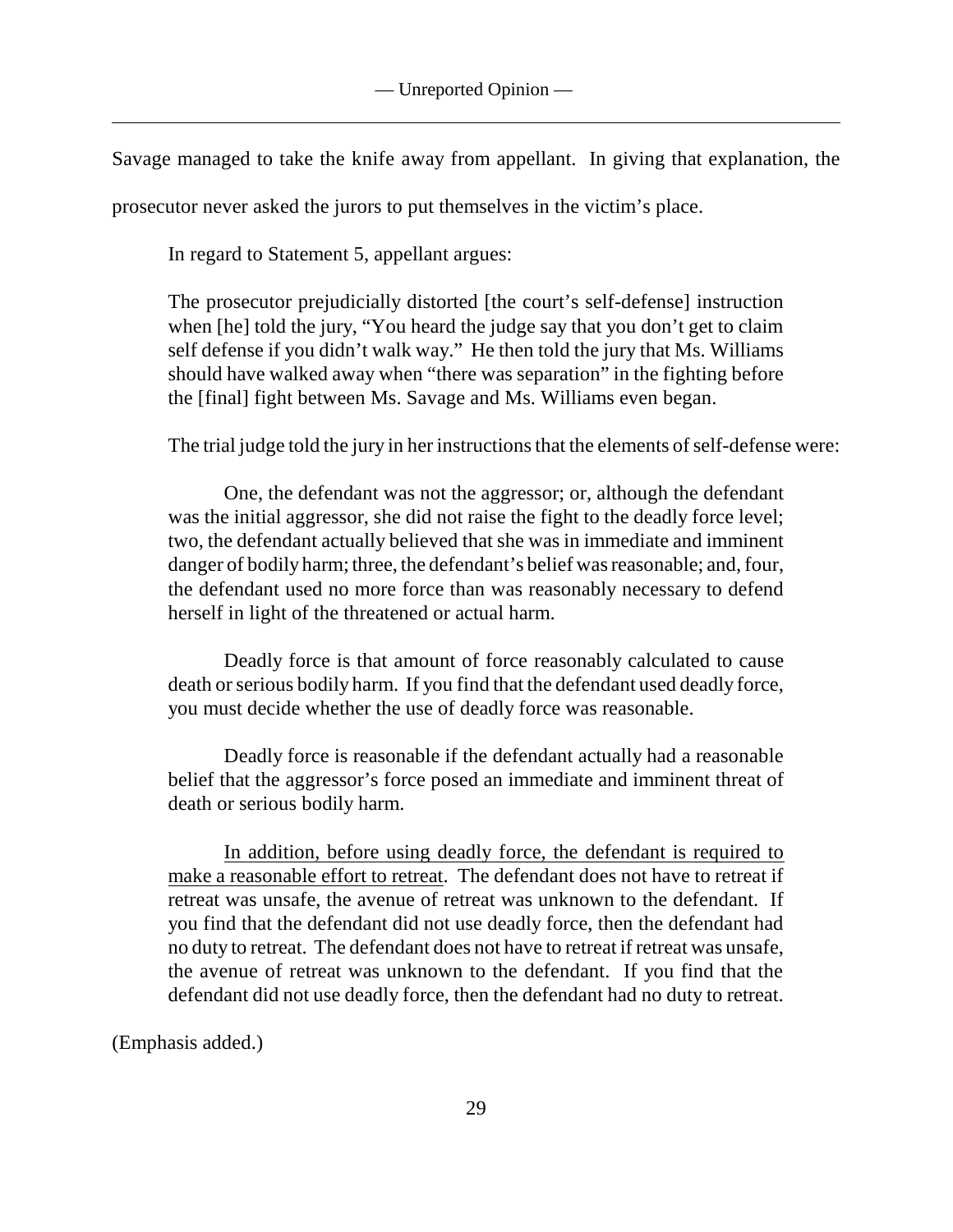It is true that the judge didn't literally say: "You don't get to claim self-defense if you didn't walk away" but the point that the prosecutor was evidently attempting to make in Statement 5 was valid, i.e., under the circumstances of this case appellant did have the duty to retreat (i.e., walk away) and that if she failed to retreat, she couldn't claim self-defense. The prosecutor had a solid factual basis for making that argument because: 1) Ms. Savage said that after a break in the fighting, appellant renewed the fight by charging at her armed with a knife, and 2) the fact that Ms. Savage was unarmed was corroborated by words spoken by appellant on the jail tapes. If the jurors credited the State's evidence, appellant could not validly claim self-defense because, armed with a knife, she attacked Ms. Savage when she could have elected to stay put or retreat. Read in context, Statement 5 was extremely unlikely to have mislead the jury especially in view of the fact that during deliberations (which lasted three days), the jury had in its possession the court's written instructions, which accurately set forth the law governing self-defense.

In Statements 6 and 7, appellant complains that the prosecutor "distorted" the instructions and "misstated the law" when he "specifically stated" that the only question that you have to ask yourself is "Are you satisfied beyond a reasonable doubt that Malita Savage was repeatedly stabbed?" These criticisms might have some plausibility were it not for the fact that the prosecutor earlier discussed in detail, appellant's claim of self-defense and later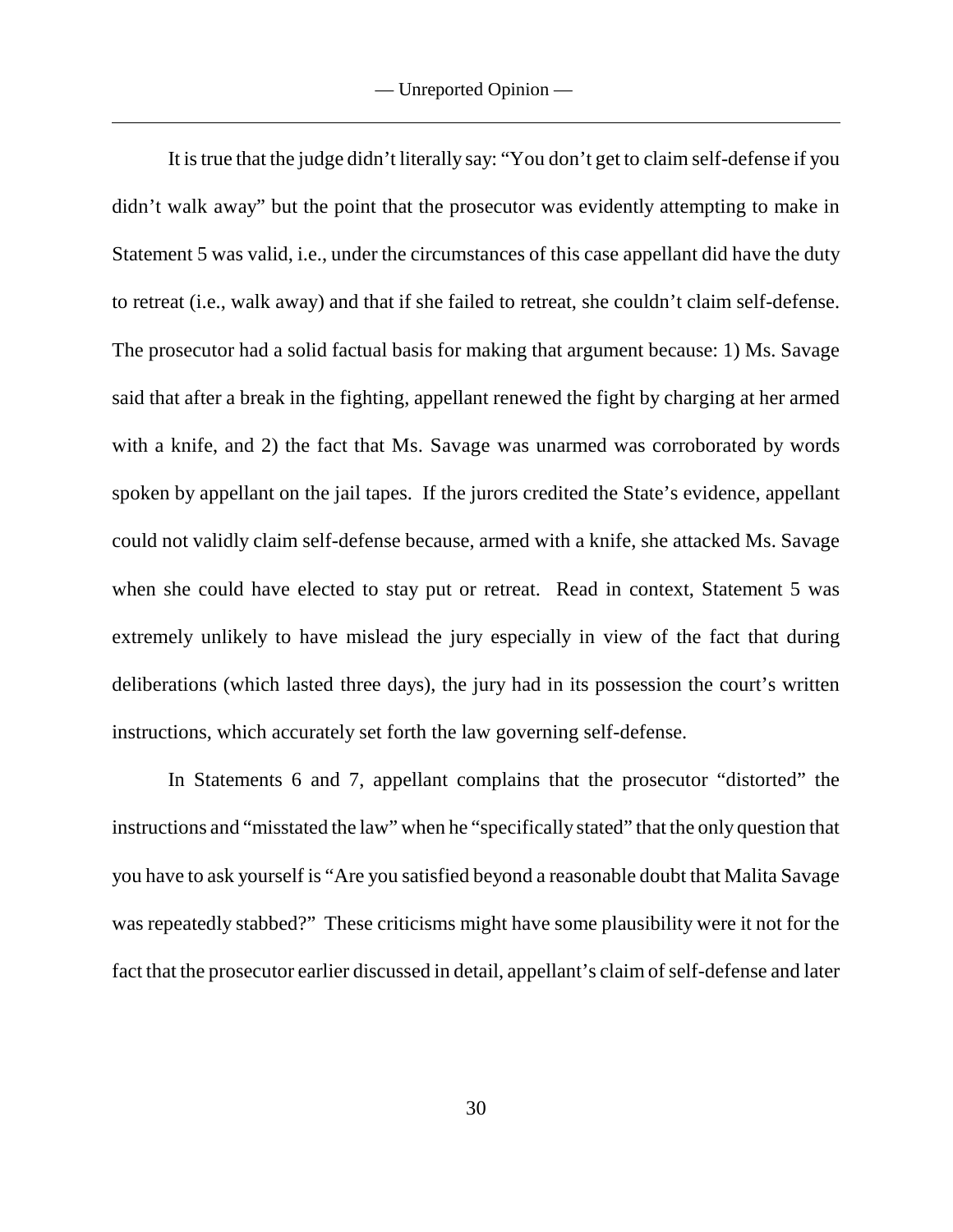told the jury that it must consider the defendant's intent. We fail to see how the prosecutor mislead the jury or prejudiced appellant by Statement 6 or 7.

In regards to Statement No. 8 and 9, appellant claims that the prosecutor "argued facts not in evidence," when he commented about what appellant said in the jail tapes. Although his recollection did not provide the jury with verbatim quotes, the prosecutor's comments did not materially distort appellant's words. After all, appellant did tell her mother, in effect, that she did not act in self-defense because the victim was unarmed. In other words, it was appellant's decision to turn a simple scuffle between two women into a knife fight in which appellant used potentially deadly force. Additionally, appellant told her mother, that she (appellant) could have "prevented what I did."<sup>8</sup>

[MOTHER]: How when you were protecting yourself?

MS. WILLIAMS: It doesn't matter. She didn't have a weapon.

In another call, the following exchange occurred:

MS. WILLIAMS: They have footage on the city cameras.

(continued...)

 $8$  In a phone conversation with her mother, the following was said:

<sup>[</sup>MOTHER]: Well, it doesn't matter because you were defending yourself. This is what I'm trying to tell you also. If you're defending yourself, you're running from nothing. But if this was something else, it is what it is.

MS. WILLIAMS: No, it wasn't something else. She did swing on us first, but they said they got it on camera, so I'm - - if I sit 'til my court date, I'm going to be doing time and what if that happens, ma? What am I going to do?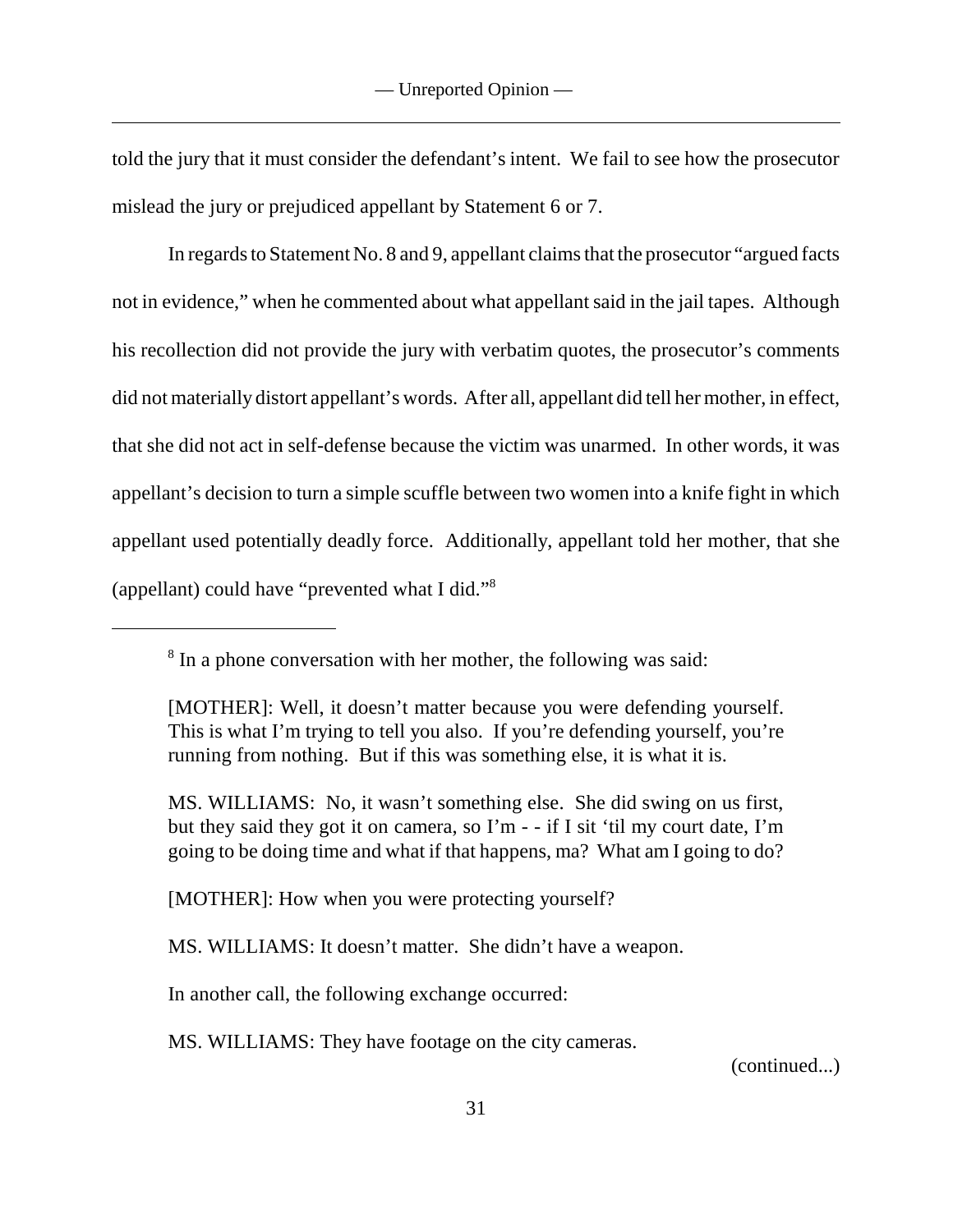Appellant claims that in Statement 10, the prosecutor made an "oblique" reference to appellant's failure to testify. We fail to see how the prosecutor's comments, when read in context, commented on appellant's failure to testify. Moreover, even in the unlikely event that the jury considered the remarks as constituting an "oblique" reference to appellant's failure to testify, it is extremely unlikely that appellant was prejudiced. We say this because the trial judge instructed the jury that appellant's failure to testify could not be used against her or considered in any way. This is important because jurors are presumed to have understood and to have followed the judge's instructions. *State v. Gray*, 344 Md. 417, 423 (1997). Here, that presumption was not rebutted.

The appellant also claims that in Statement 10, the prosecutor "deceptively used Little Man's absence from trial to imply that the defense had failed to produce an important witness, when the prosecutor knew that was not the truth." According to appellant, the State knew that Little Man was unavailable because a bench warrant for his arrest had been issued. Appellant argues therefore, that the statement misled the jury into thinking that Little Man would have testified unfavorably to the defense while it "bolstered Mr. Martino's

MS. WILLIAMS: But I could have prevented what I did.

 $\delta$ (...continued)

<sup>[</sup>MOTHER]: Okay. Sapphire, but you still was defending yourself. You keep saying it like you created this situation. If you didn't create the situation, it's not your fault. You have to have some type of defense.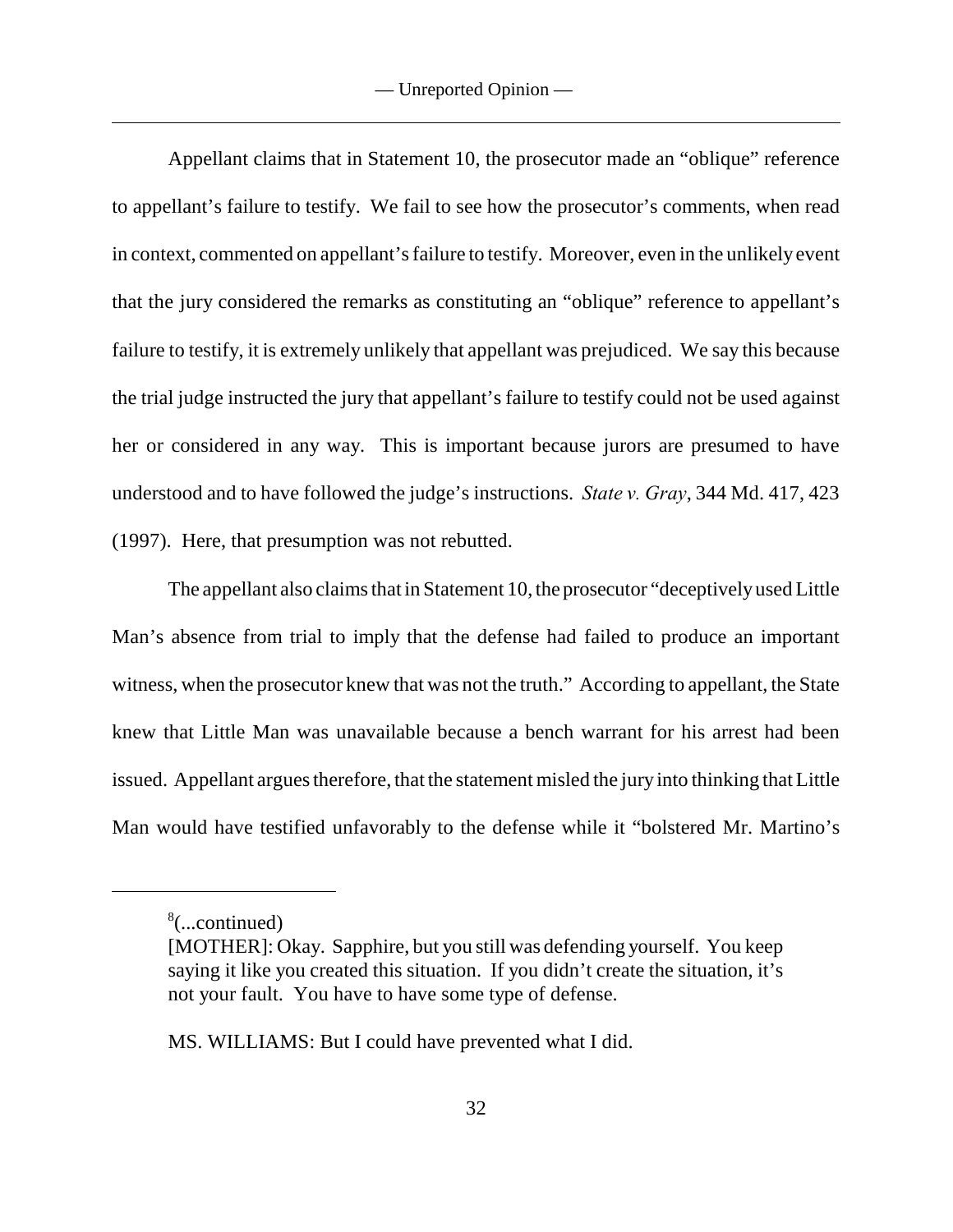credibility because the prosecution suggested that he was the only witness that voluntarily testified."

We reject that argument. The point the prosecutor made was a valid one, viz.: unlike "Reck," "Little Man" or "Eye," Mr. Martino voluntarily appeared at trial and subjected himself to intense cross-examination. The prosecutor did not comment on whether the defense could have procured Little Man's testimony. He simply said, accurately, that Little Man and others did not voluntarily testify. Thus, the prosecutor's remarks were not likely to have deceived anyone.

For the reasons set forth above, it is very doubtful that the trial judge committed any error by failing to act, *sua sponte*, when the prosecutor made his opening statement or his closing argument. But even assuming that "error" occurred, it is only "the extraordinary error and not the routine error that will cause us to exercise the extraordinary prerogative [of reviewing plain error]." *Martin v. State*, 165 Md. App. 189, 195 (2005) (quoting *Williams v. State*, 34 Md. App. 206, 212 (1976)). Here it is crystal clear that the trial judge never committed "extraordinary error" that vitally affected appellant's rights to a fair trial.

# **JUDGMENT AFFIRMED; COSTS TO BE PAID BY APPELLANT.**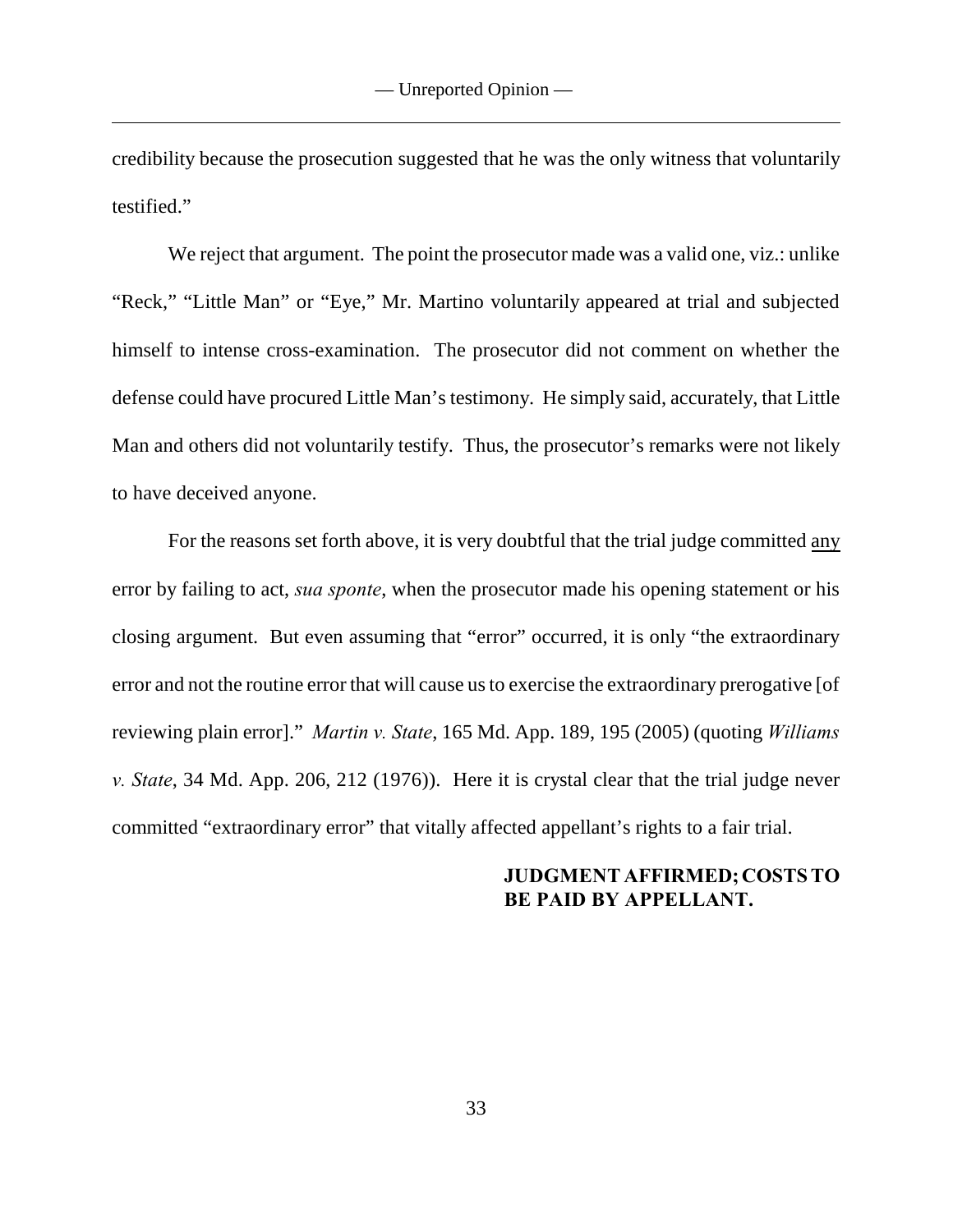# **EXHIBIT A THE PORTIONS OF THE TAPES THAT WERE REDACTED 1. First Conversation With Appellant's Mother**

A. Preliminary Conversation between appellant's mother and the phone operator setting up the call.

B. Lengthy conversation between appellant and her mother (and at one point, an unidentified male) about the fact that the Commissioner had set bond at \$250,000 and how the money might be raised to pay a bail bondsman or put up someone's house as security for a bond.

C. Conversation about the necessity of appellant's mother purchasing for appellant a "global tele[phone]" so that appellant could communicate with her mother "at all times."

.

# **2. Second Call With Appellant's Mother**

A. One full-page of transcript of conversation between an operator and appellant's mother setting up the call.

B. Discussion between appellant and her mother in which mother advises that she is busy and that appellant should call her back.

C. Conversation about the fact that the school had called appellant's mother concerning appellant's daughter's school attendance.

D. Complaint by appellant's mother that she gets no sleep because every time she falls asleep, she receives a phone call from appellant.

E. Conversation about the fact that appellant's friend, Shay, is presently trying to pawn a TV to help raise money.

F. Discussion about replacing the public defender who had been appointed to represent appellant by hiring a "good lawyer," coupled with a conversation about an offer by a private attorney to give mother a "free consultation" concerning appellant's case.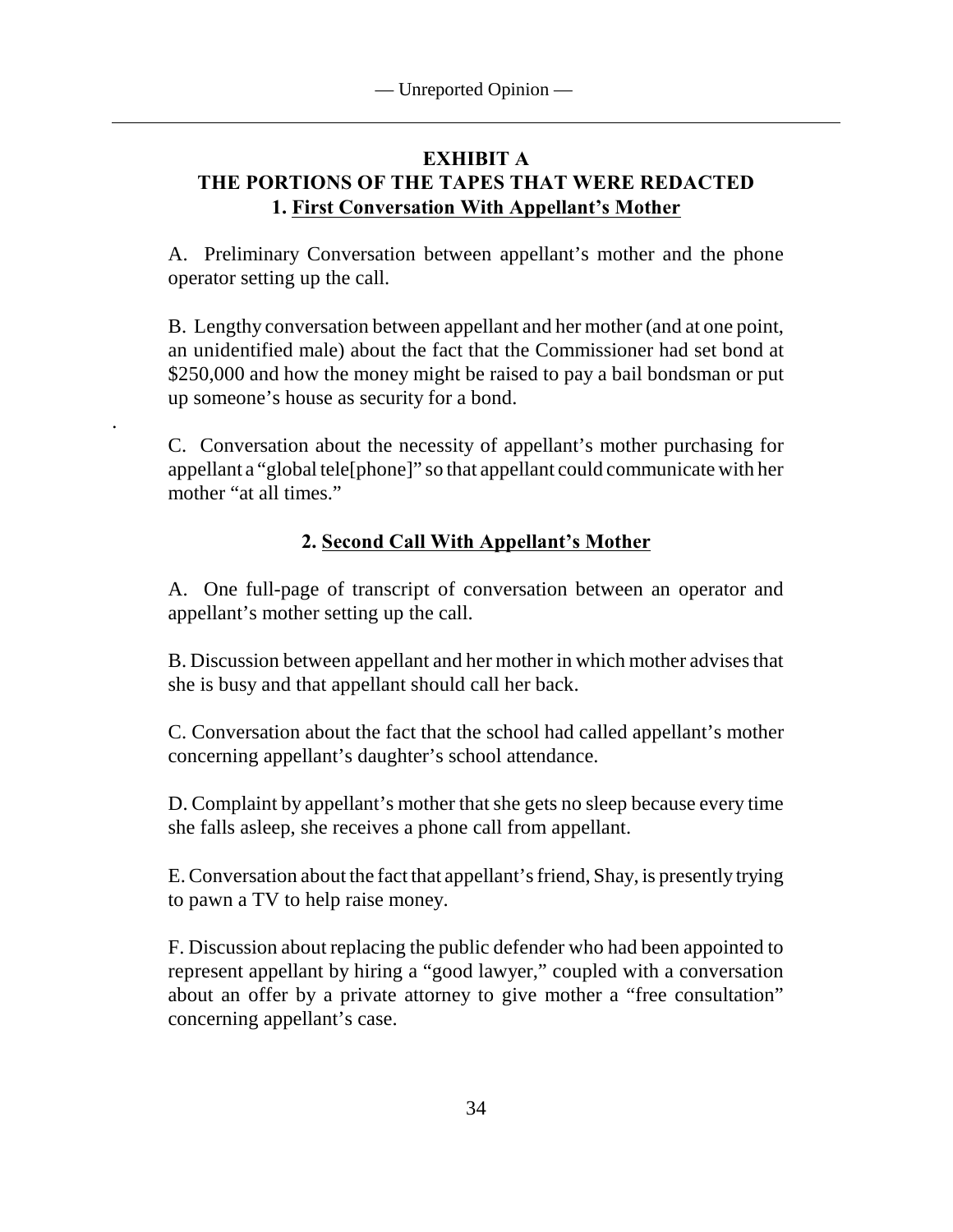G. Request by appellant that her mother call Shay while appellant was on the phone in order to get Shay "to do what I ask (sic) her to do ("presumably to attempt to bribe Ms. Savage").

H. Statement from appellant's mother that she was calling Shay now.

I. Request that mother contact "GTL" to obtain a phone calling card for appellant and to:

Set up an account with the phone company and to put money in the account so that appellant could make phone calls from jail.

J. Discussion about the fact that it costs \$9 per call for appellant to make a phone call from jail.

K. Discussion as to where appellant's daughter was presently staying, coupled with a lament that appellant would not be able to be with her daughter "for a month," which was longer than appellant and her daughter had ever been separated.

L. Request that appellant's mother contact appellant's employer to tell the latter that appellant "was in the hospital and not doing good."

M. Discussion about appellant's plan to just take her medication and just sleep through the days.

N. Lengthy conversation about the need for appellant to "remain strong" and not let "them bitches" (presumably other female inmates or perhaps, guards) see appellant cry.

# **3. Redacted Portion of Phone Call Between Shay, Appellant and Appellant's Daughter**

A. Discussion between Shay and operator concerning the mechanics of setting up the call.

B. Statement by Ms. Williams that she has "no bail" and as a consequence she was going to be "sitting [here] until December 11, 2014."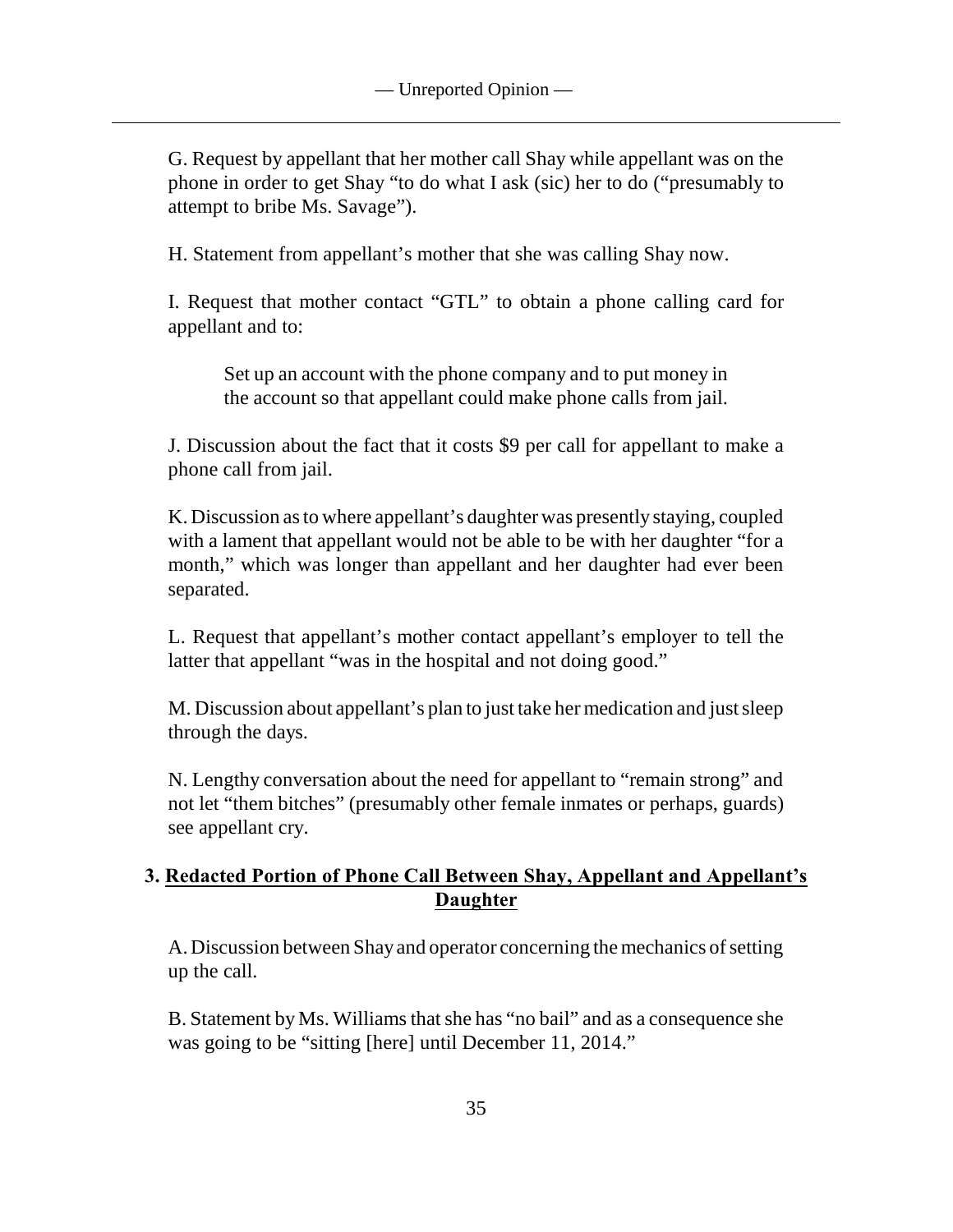C. Inquiry about what could be done for appellant's situation including an inquiry from appellant as to whether Shay was "taking that money to the lawyer tomorrow."

D. Discussion with Shay concerning how much the latter received by selling a television set coupled with Shay's statement that the pawn shop gave her \$200 for some unspecified item but she did not pawn the television set because the pawn shop only offered her \$5 for it.

E. Statement from Shay that a person named "Rick" was going to give her (Shay) an unspecified amount of money every week "when he get paid."

F. Discussion between Shay and appellant about a conversation with a lawyer, and the fact that an unnamed person was going to give Shay money so that a defense lawyer could be paid by the end of the month.

G. Request by appellant that she speak to her daughter, Kamaria, along with a discussion about the fact that Kamaria thought that her mother was at work and that was the reason that appellant had not been home the previous day.

H. Shay turns the phone over to Kamaria whereupon appellant had a lengthy conversation in which appellant tells her daughter that the reason she hasn't come home is that she is at work and that she (appellant) needs to work to "pay the bills." Appellant adds that, because of her job, she needs to sleep at her place of employment. Kamaria asked why that was so and appellant replied that she did not know but that she would be home "in a couple of weeks." The conversation with appellant's daughter concluded with a request by appellant that Kamaria "be good" while her grandparents are taking care of her followed by several reassurances by both appellant and her daughter that they love each other.

I. Statement by appellant to Shay that she couldn't stand to be on the phone any longer with Kamaria because it does nothing but "make her more emotional" in that Kamaria is "so precious and so calm."

J. Statement by appellant that if she had to "plead insane," then she would do so but then they would send her to a "crazy home" where she would have to stay for "six months to a year," but this was better than spending time in jail.